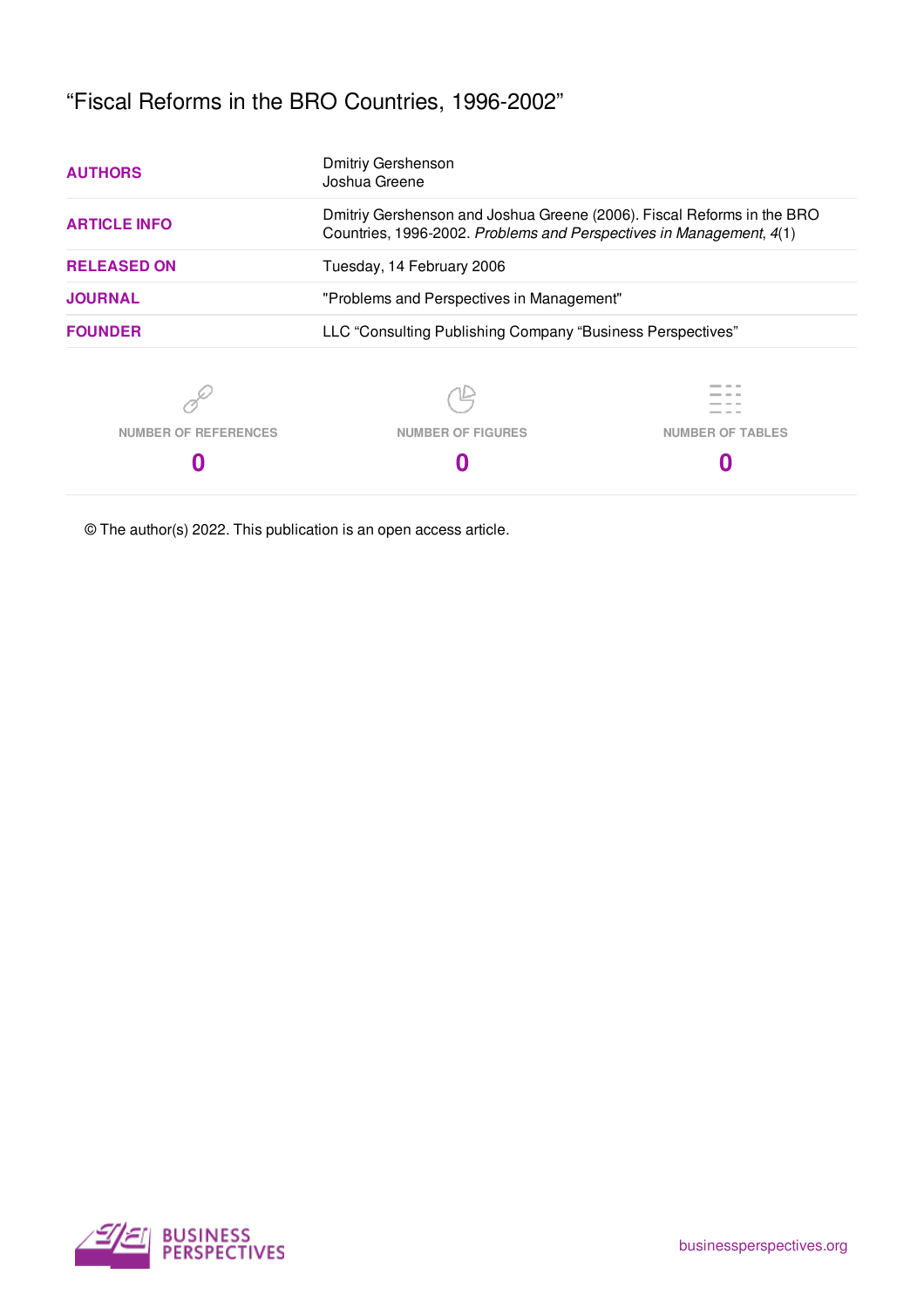# **SECTION 1 MACROECONOMIC PROCESSES AND REGIONAL ECONOMIES MANAGEMENT**

## **Fiscal Reforms in the BRO Countries, 1996-2002**

Dmitriy Gershenson, Joshua Greene<sup>1</sup>

## **Abstract**

Most BRO countries – denoting Baltics, Russia, and other countries of the former Soviet Union – have made genuine fiscal adjustments since 1996, with deficits declining notably because of revenue increases and expenditure cuts. Apart from the Baltics, however, only a few countries appear to have achieved fiscal sustainability. This reflects high levels of public debt in a number of countries, heavy reliance on petroleum revenues in some others, compressed social spending, and continuing, if diminished, levels of budgetary arrears and quasi-fiscal activities in a few. Many countries also have high poverty rates; and in several, further revenue mobilization will be needed to fund higher social spending as a means of combating poverty.

**Key words**: Fiscal performance; transition countries; former Soviet Union; Commonwealth of Independent States (CIS).

**JEL Classification**: H20, H50, H60.

## **Introduction**

Fiscal reform has been a key component of the transition to a market economy for all the formerly centrally-planned economies. Transition has required divorcing the government from state enterprises and radically changing the tax base. In most cases, the value added tax has replaced turnover taxes. Moreover, new taxes, such as a personal income tax and distinct corporate profits taxes, have been established to replace hidden wage taxes and the wholesale transfer of enterprise profits to the state (Tanzi and Davoodi, 2000). At the same time, governments have absorbed social expenditures previously undertaken by state enterprises. They have also broadened social safety nets to include unemployment benefits, job training programs, and in some cases a minimum income or system of social grants, to assist the many workers and their families whose jobs enterprise restructuring and privatization have eliminated (Tanzi, 1993). In many countries, these changes led to a sharp decline in the revenue base without comparable decreases in expenditure. This resulted in large budget deficits that contributed to rapid monetary expansion and high inflation at the start of the transition process.

Reducing these fiscal deficits has been a central objective for most transition countries that have adopted adjustment programs supported by the IMF. During the first half of the 1990s, many of these countries reduced their recorded budget deficits. In the BRO countries<sup>2</sup>, the deficit of the general government sector, measured as a percent of GDP, fell 8.5 percentage points *on average*, with eight countries reducing their deficits by more than 14 percentage points<sup>3</sup>. To some observers, however, the initial efforts at fiscal adjustment in many countries were more illusory

<sup>&</sup>lt;sup>1</sup> The authors wish to thank, without implicating, Adrienne Cheasty, Henri Lorie, Ydahlia Metzgen, Thomas Richardson, Sunil Sharma, and other International Monetary Fund colleagues in the European and Middle East and Central Asia Departments for their helpful comments and suggestions, and Aidar Abdychev, Angan Banerji, Franziska Ohnsorge, Marco Pani, Joy ten Berge, Anna Unigovskaya, Bert van Selm, and Anne-Margaret Westin for providing key data. The views expressed in this paper are those of the authors and do not necessarily represent those of the IMF or IMF policy.

<sup>2</sup> BRO countries comprise the Baltics, Russia, and other countries of the former Soviet Union.

<sup>&</sup>lt;sup>3</sup> Authors' calculations, based on the data reported in Cheasty and Davis (1996).

 <sup>©</sup> Dmitriy Gershenson, Joshua Greene, 2006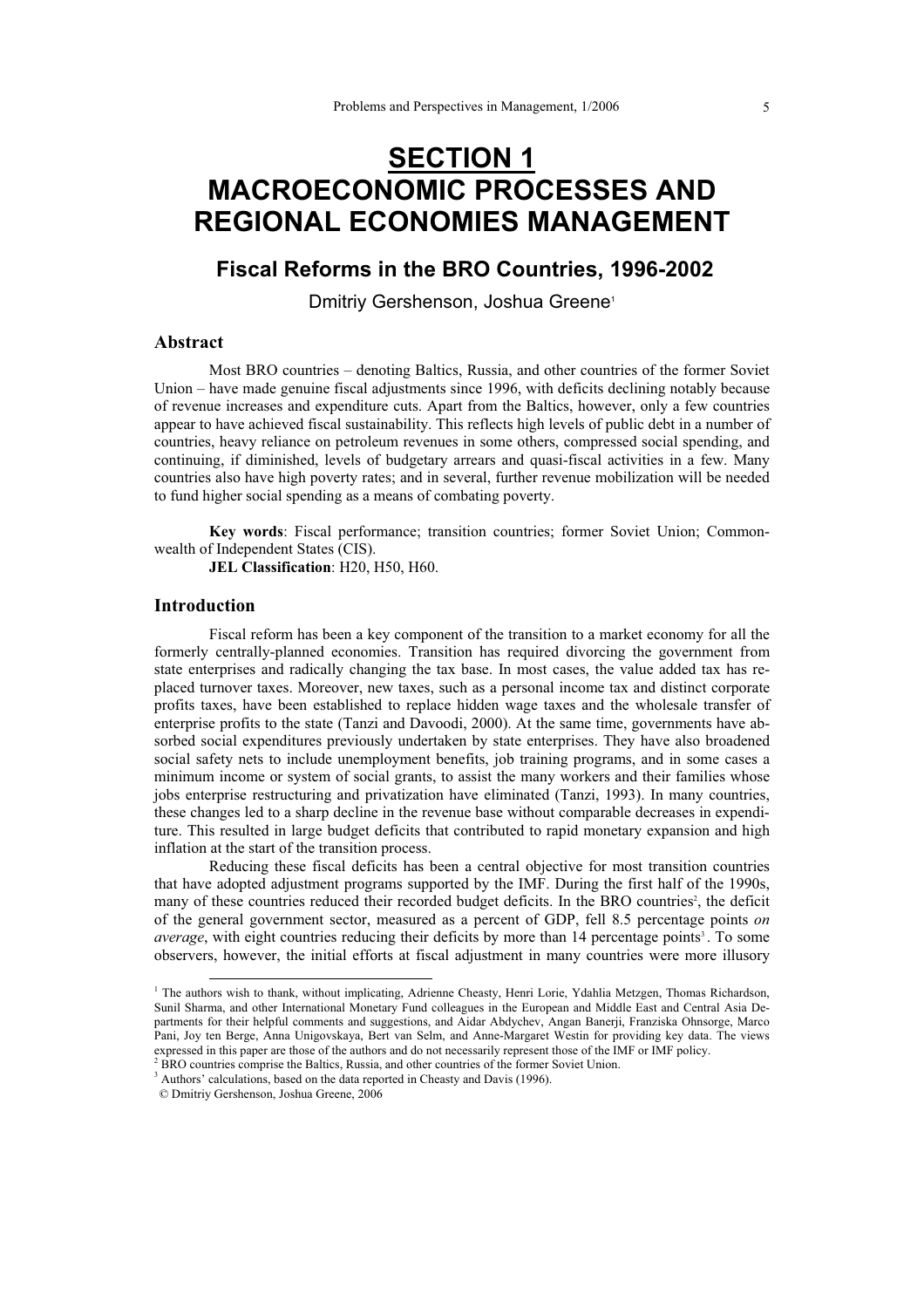than real. Cheasty and Davis (1996), reviewing fiscal developments in the BRO countries during 1991-1995, noted that collapsing revenue yields and difficulties in reducing expenditure had led many governments to use sequestration – the deliberate refusal to make cash payments for expenditures incurred – as a way of reducing recorded fiscal deficits. Because the resulting arrears (which included salary payments) would inevitably need to be cleared, these authors questioned whether real adjustment had occurred. Thus, as of the mid-1990s, not many BRO countries had genuinely reduced their fiscal imbalances.

Since 1995, most BRO countries have cut their recorded fiscal deficits further, although the reductions have been smaller. The average decline from 1996 to 2002 was 4.2 percentage points for all 15 BRO countries, and 4.8 percentage points for the 12 CIS countries<sup>1</sup> (Table 1). For Russia, the budget balance improved by 9.7 percentage points. Nevertheless, in view of the experience of the first half of the 1990s, it is worthwhile examining whether these reductions have been more genuine than those of the earlier period, and whether the resulting fiscal positions have become more sustainable. This paper addresses these two questions, focusing particularly on nine CIS countries, drawing on data and recent reports and papers prepared by Fund staff.

Table 1

|                          | 1996   | 1997   | 1998   | 1999   | 2000   | 2001   | 2002   | Change,<br>1996-2002 2/ |
|--------------------------|--------|--------|--------|--------|--------|--------|--------|-------------------------|
| Average (unweighted)     | 5.1    | 3.3    | 3.8    | 4.5    | 1.8    | 00.9   | 1.1    | $-4.2$                  |
| CIS average (unweighted) | 5.7    | 4.3    | 4.8    | 4.1    | 2.0    | 0.8    | 1.1    | $-4.8$                  |
| Armenia 3/               | 9.3    | 5.8    | 4.2    | 5.5    | 4.6    | 4.0    | 2.4    | $-7.0$                  |
| Azerbaijan               | 2.8    | 1.6    | 3.9    | 4.7    | 0.6    | $-0.9$ | 0.5    | $-2.3$                  |
| <b>Belarus</b>           | 2.0    | $-7.9$ | 1.0    | 2.0    | 0.2    | 1.9    | 1.8    | $-0.2$                  |
| Estonia                  | 1.9    | $-2.2$ | 0.3    | 4.6    | 0.7    | $-0.4$ | $-1.2$ | $-3.1$                  |
| Georgia                  | 7.1    | 6.1    | 4.9    | 5.0    | 2.6    | 1.6    | 1.9    | $-5.1$                  |
| Kazakhstan               | 4.7    | 6.9    | 7.7    | 5.9    | 0.8    | $-2.7$ | $-1.4$ | $-6.2$                  |
| Kyrgyz Republic 4/       | 9.5    | 9.2    | 9.5    | 11.4   | 9.3    | 5.1    | 5.8    | $-3.7$                  |
| Latvia                   | 1.8    | $-0.3$ | 0.8    | 3.9    | 3.2    | 2.2    | 2.7    | 0.9                     |
| Lithuania                | 4.5    | 3.5    | 5.9    | 8.5    | 2.8    | 1.9    | 1.2    | $-3.3$                  |
| Moldova                  | 8.0    | 10.5   | 6.4    | 4.6    | 3.5    | 0.6    | 0.9    | $-7.1$                  |
| Russia                   | 8.9    | 8.0    | 7.9    | 3.1    | $-3.1$ | $-2.7$ | $-0.8$ | $-9.7$                  |
| Tajikistan               | 5.8    | 3.3    | 3.8    | 3.1    | 0.6    | 0.1    | 0.2    | $-5.6$                  |
| Turkmenistan 4/          | $-0.3$ | $-2.7$ | $-4.2$ | $-0.9$ | $-2.0$ | $-0.7$ | .      | $-0.45/$                |
| Ukraine                  | 3.2    | 5.6    | 2.8    | 2.4    | 1.3    | 1.6    | $-0.5$ | $-3.7$                  |
| <b>Uzbekistan</b>        | 7.9    | 2.0    | 2.6    | 2.9    | 2.7    | 1.5    | 1.8    | $-6.1$                  |

General Government Deficit in BRO Countries, 1996-2002 1/ (in percent of GDP)

Source: Data compiled by IMF staff.

1/ Minus means surplus

2/ Minus means reduction in deficit.

3/ Central government budget.

4/ State budget

5/ Change from 1996 to 2001; data for 2002 are not available.

## **Common Trends, 1996-2002**

Averaging the revenue and expenditure data across the BRO countries shows an overall trend toward fiscal consolidation over the period of 1996-2002, with most of the adjustment occur-

<sup>&</sup>lt;sup>1</sup> The 12 countries in the Commonwealth of Independent States (CIS) comprise the 15 BRO countries minus the three Baltic nations (Estonia, Latvia, and Lithuania).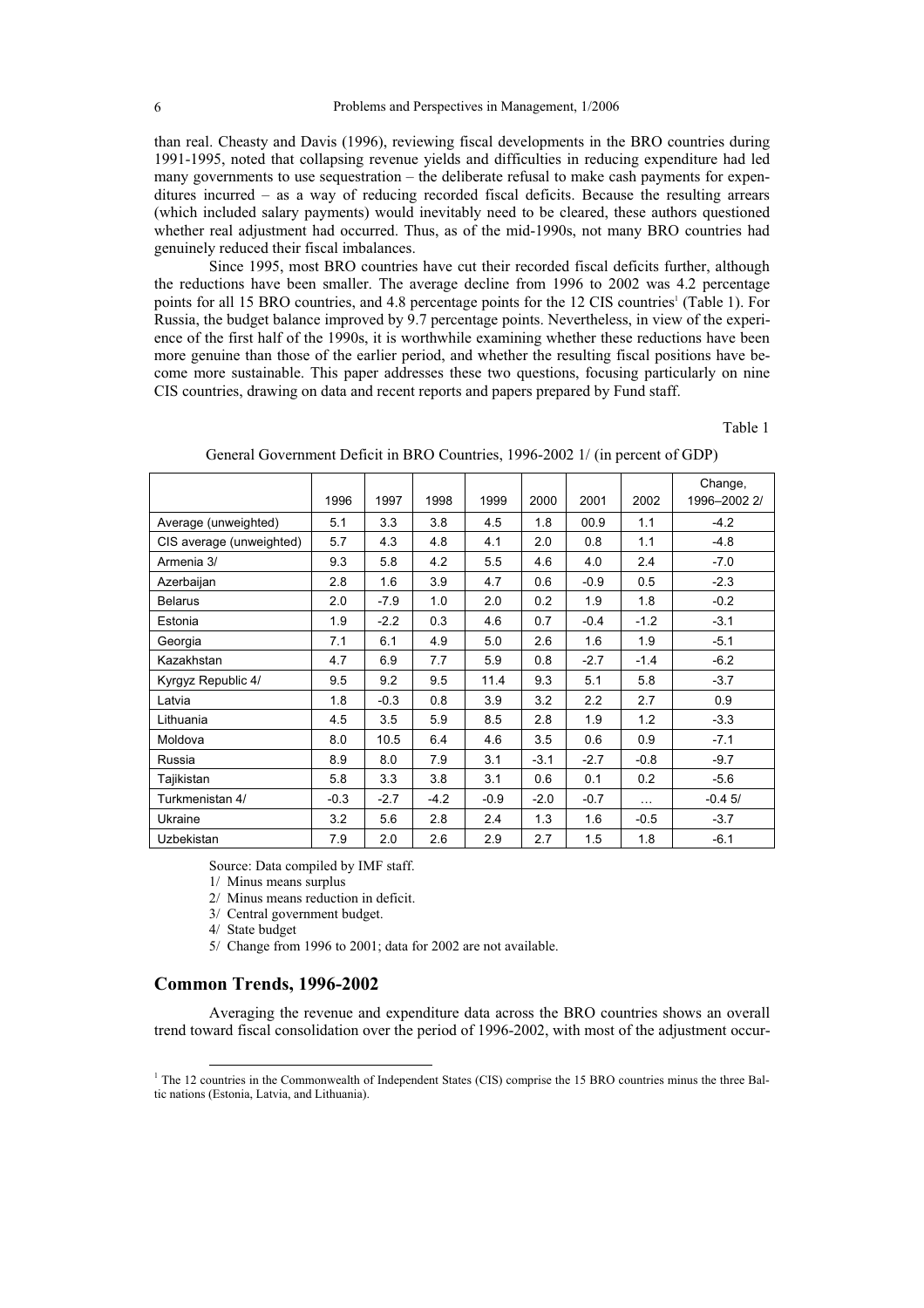ring during the years 1999-2002 (Figure 1). The unweighted average deficit, after declining from 5.1% of GDP in 1996 to 4.5% in 1999, fell to 1.8% in 2000 and 0.9% in 2001 before rising slightly to 1.1% in 2002 (Table 1). Although revenue performance improved over the period, lower expenditure was the main factor explaining the decline in fiscal deficits. Excluding data for Turkmenistan, average revenue and grants rose by 1.5% of GDP, from 27.0% in 1996 to 28.5% in 2002. Average expenditure declined by twice that rate, falling from 32.6% of GDP in 1996 to 29.6% of GDP in 2002. The greater importance of expenditure reductions mirrors the findings of Purfield (2003) for a broader set of transition countries during 1992-2000.



Fig. 1. BRO Countries (excluding Turkmenistan): Average Revenue, Expenditure, and Fiscal Balance, 1996-2002 (in percent of GDP)

The data for individual countries show that all, with the exception of Kyrgyz Republic, reduced their fiscal deficits to 3% of GDP or less by 2002. This observation, however, must be qualified, since in some BRO countries the official data, which exclude extra-budgetary funds, the accumulation of arrears, and quasi-fiscal operations, obscure the true fiscal picture'. For example, in Belarus the official deficit did not exceed 2% of GDP during the period. However, the government has maintained significant quasi-fiscal operations, such as credit to state enterprises extended by the central bank (IMF, 2000d). Even for the Russian Federation, some observers contend that off-budget activities mean that the official data may not give a full picture of the fiscal situation<sup>2</sup>. Hence, any quantitative analysis requires an accompanying qualitative assessment.

During this period, the BRO countries relied mainly on the domestic banking sector and foreign financing to cover their fiscal deficits (Table 2). The chief exceptions have been Armenia, which received more than 40% of budget financing from nonbank sources in 2000 and 2002, and Russia, which since 2000 has obtained net nonbank financing of 1.9% of GDP or more despite overall budget surpluses, enabling other debt to be repaid<sup>3</sup>. In Uzbekistan, nonbank financing and privatization supplied about 17% of budget financing in 1998 and 1999 before returning to lower levels from 2000 onward.

It is hard to make further general conclusions about the BRO countries as a whole. The successor states of the former Soviet Union, which started the transition process<sup>4</sup> with a common legacy, now cover a wide spectrum of economic development and vary greatly by the degree of

-

 $<sup>1</sup>$  Markiewicz (2000) argues that the fiscal adjustment in BRO countries through the 1990s was accompanied by an increase</sup> in quasi-fiscal operations. Due to their size (sometimes more than 2% percent of GDP), quasi-fiscal operations must be considered significant.

<sup>2</sup> See Ustinov (2002).

<sup>&</sup>lt;sup>3</sup> Six countries (Azerbaijan, Estonia, Kazakhstan, Lithuania, Tajikistan, and Ukraine) have amassed significant privatization proceeds since 2000. However, in at least three of these (Estonia, Lithuania, and Tajikistan) the funds have been used for specific purposes, such as amassing a reserve to finance upcoming pension reform (Lithuania).<br> $^{4}$  Eor a raviau of the main features of economics in transition, see Gree and Subrake (2000).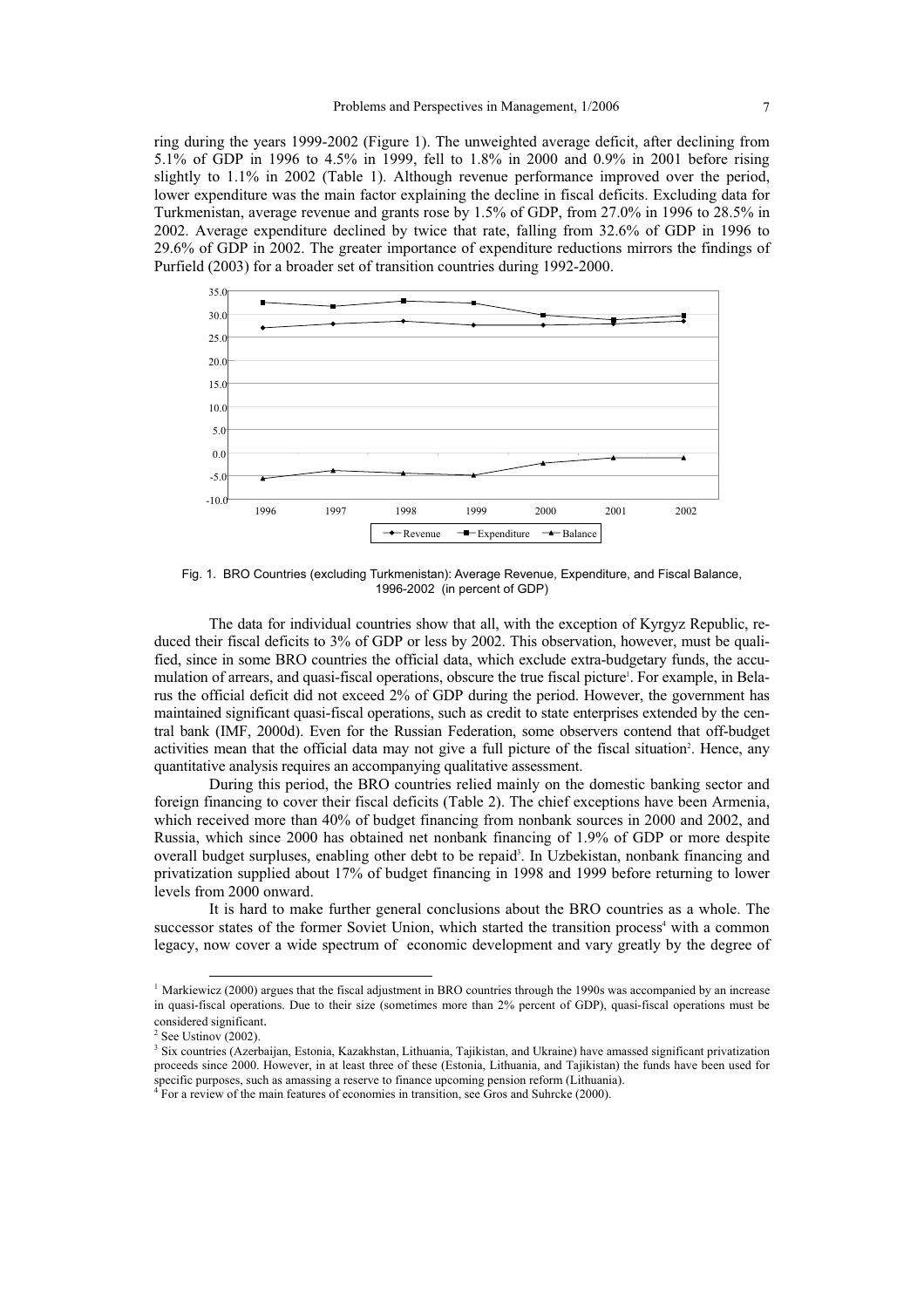progress in the area of reform. For analytical purposes, it is more useful to divide the BRO countries into three groups, based on the extent of their fiscal reforms.

Table 2

|                 | 1995     | 1996     | 1997     |    | 1998     | 1999     | 2000           | 2001           | 2002     |
|-----------------|----------|----------|----------|----|----------|----------|----------------|----------------|----------|
| Armenia         | 0,3      | 6,2      | 9,3      |    | neg      | 2.4      | 65,6           | 34,7           | 43,6     |
| Azerbaijan      | $\cdots$ | $\cdots$ | $\cdots$ |    | $\cdots$ | 0,0      | 0,0            | neg            | 0,2      |
| <b>Belarus</b>  | .        | $\cdots$ | $\cdots$ |    | $\cdots$ | 30,8     | 77,8           | 1,0            | 0,0      |
| Estonia         | .        | $\cdots$ | 11,1     | 21 | neg      | 9,1      | $\cdots$       | $\cdots$       | $\cdots$ |
| Georgia         | $\cdots$ | $\sim$   | $\cdots$ |    | neg      | 5,4      | 7,0            | neg            | 2,2      |
| Kazakhstan      |          | $\cdots$ | $\cdots$ |    | 12,5     | 8,5      | neg            | 21             | 21       |
| Kyrgyz Republic | 0,0      | 1,0      | 3,2      |    | neg      | neg      | 0,9            | neg            | $\cdots$ |
| Latvia          | 2,2      | 23,2     | neg      |    | 0,0      | 1,0      | 19,3           | 43,8           | 6,5      |
| Lithuania       | 25,9     | 12,4     | neg      |    | 15,1     | 1,5      | 3,8            | 5,2            | 68,0     |
| Moldova         |          | 24,3     | 8,1      |    | neg      | neg      | neg            | neg            | $\cdots$ |
| Russia          | 14,4     | 9,5      | 52,3     |    | 15,8     | neg      | 2 <sup>1</sup> | 2 <sup>1</sup> | $\cdots$ |
| Tajikistan      | 0,0      | 0,0      | 0,0      |    | 0,3      | neg      | 2,0            | 0,0            | $\cdots$ |
| Turkmenistan    | $\cdots$ | $\sim$   | $\cdots$ |    | $\cdots$ | $\cdots$ | $\cdots$       | $\cdots$       | $\cdots$ |
| Ukraine         | 2,1      | 27,7     | $\cdots$ |    | $\cdots$ | neg      | 13,4           | 5,5            | $\cdots$ |
| Uzbekistan      | 5,4      | 2,4      | 9,9      |    | 17,4     | 17,1     | 10,3           | 10,9           | neg      |

Nonbank Domestic Financing in BRO Countries, 1995-2002 1/ (in percent of total financing)

Source: Fiscal file compiled by the IMF's Fiscal Affairs Department; and data presented in selected IMF staff reports.

1/ Excludes privatization receipts. "Neg" denotes negative financng (net repayment of past debt). 2/ Non-bank domestic financing positive while total financing is negative (budget surplus).

The first group comprises the three Baltic states of Estonia, Latvia, and Lithuania, where reform is far advanced. This achievement reflects both the political will to implement early on a convincing reform agenda, and the need to meet EU standards before achieving EU membership. The budget process in these countries is generally transparent, and their revenue bases are fairly broad. Since fiscal deficits have been reduced to moderate levels and the ratio of public debt to GDP remains modest, these countries can be considered as having achieved fiscal sustainability, absent further economic shocks. Indeed, recent IMF staff reports for Latvia and Lithuania show that, absent a large drop in revenues, their ratios of public debt to GDP are forecast to remain below 30% and 40% of GDP, respectively, even if major shocks to growth, interest, and exchange rates and the primary budget balance occur<sup>1</sup>.

A second group comprises three countries in which fiscal reforms remain at an early stage: Belarus, Uzbekistan, and Turkmenistan. These countries have non-transparent budget practices and heavy government intervention in the economy. Thus, whether they have achieved fiscal sustainability is hard to assess, even if official data report low fiscal deficits.

The third group encompasses the remaining nine BRO countries, all of which have undertaken fiscal reforms with varying degree of success. These countries are Armenia, Azerbaijan, Georgia, Kazakhstan, Kyrgyz Republic, Moldova, Russia, Tajikistan, and Ukraine. Our paper focuses on this group of intermediate reformers.

## **Fiscal Developments in the Intermediate Group of BRO Countries**

Three trends in particular help explain the fiscal performance of the nine intermediate BRO reformers: improved revenue performance, expenditure compression, and higher world energy prices. Relative to GDP, all but one country in the group, Moldova, achieved higher government

 $\overline{a}$ 

<sup>&</sup>lt;sup>1</sup> See IMF, 2003c, pp. 48-49; and IMF, 2003d, pp. 51-53.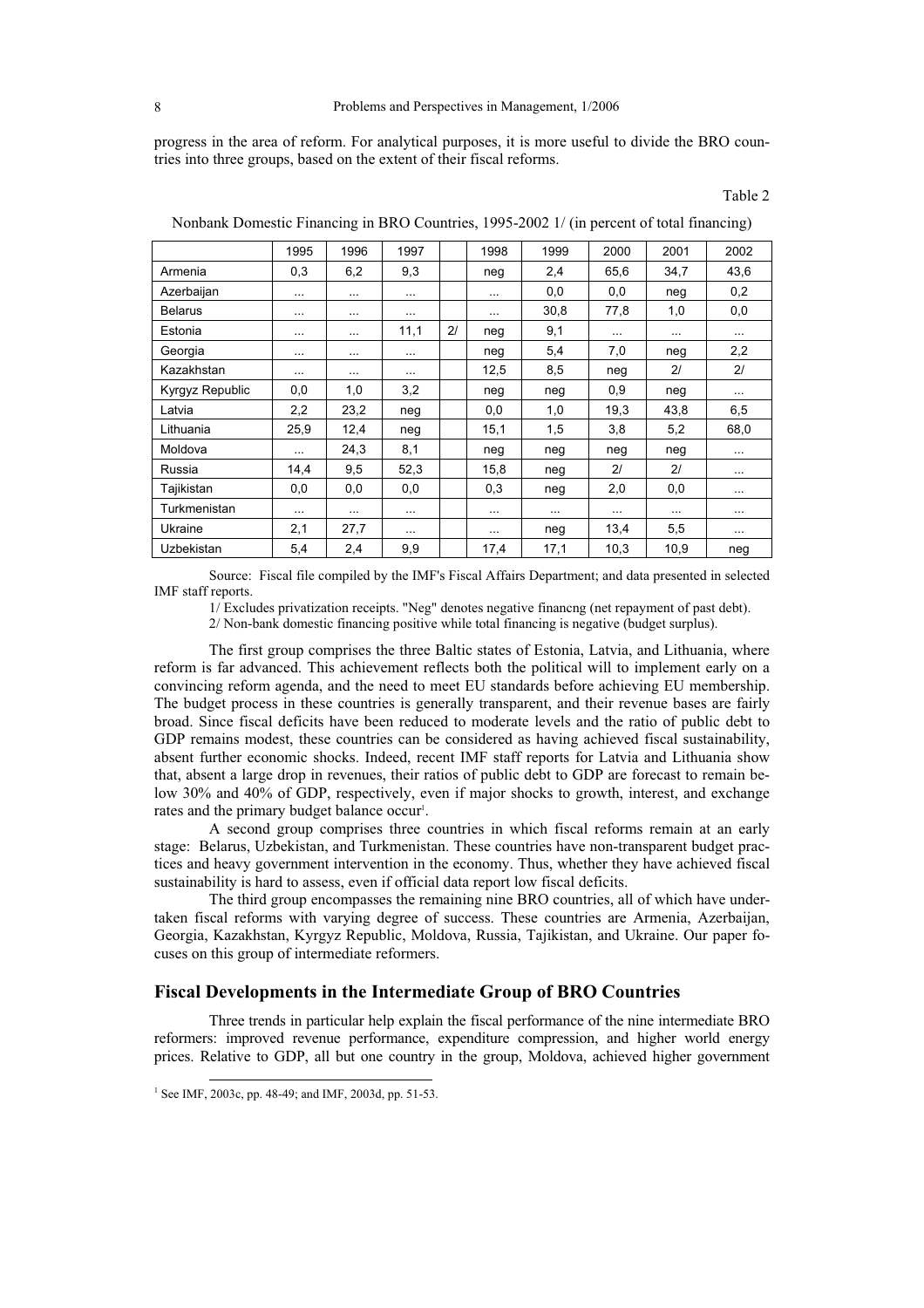revenues (Table 3), with three energy exporters (Azerbaijan, Kazakhstan, and Russia) benefiting particularly from higher world energy prices since 2000. Six of the nine countries (all but Azerbaijan, Kazakhstan, and Kyrgyz Republic) reduced their expenditures (Table 4). Consistent data on components of expenditure are hard to find, but comparing IMF data bases covering 1996, 1997, 2001, and 2002 suggests that current (but not capital) outlays also decreased in these six countries as a share of GDP, with education and/or health expenditures declining to a lesser extent (Table 5). Overall, fiscal deficits in the nine countries fell, as a percentage of GDP, by amounts ranging from 2.3 percentage points in Azerbaijan to 9.7 percentage points in Russia. The limited data available on government budgetary arrears suggest that the incidence and relative size of new arrears decreased substantially after 2000 (Table 6). Thus, the reported improvements in fiscal data can be considered genuine. However, expenditure arrears remain in a number of countries, and several countries (Armenia, Moldova, and Uzbekistan) have reported sizable tax arrears.

Table 3

|                      | 1996 | 1997 | 1998 | 1999 | 2000 | 2001 | 2002 | Change,<br>1996-2002 |
|----------------------|------|------|------|------|------|------|------|----------------------|
| Average (unweighted) | 21,7 | 22,8 | 23,0 | 22,4 | 23,1 | 24,0 | 24,9 | 3,1                  |
| Armenia 1/           | 17,6 | 15,8 | 17,1 | 19,3 | 16,5 | 17,1 | 18,9 | 1,2                  |
| Azerbaijan           | 17,6 | 19,1 | 19,6 | 18,5 | 21,2 | 21,5 | 22,5 | 4,9                  |
| Georgia              | 13,8 | 14,4 | 15,6 | 15,4 | 15,2 | 16,3 | 16,2 | 2,4                  |
| Kazakhstan           | 13,3 | 13,6 | 18,2 | 17,4 | 21,7 | 25,6 | 22,6 | 9,3                  |
| Kyrgyz Republic 2/   | 15,9 | 16,2 | 18.0 | 21.5 | 18,5 | 20,4 | 22,8 | 6,9                  |
| Moldova              | 35,9 | 38.5 | 37.6 | 30.4 | 30,7 | 29,1 | 29,9 | $-6,0$               |
| Russia               | 34.5 | 38.3 | 33.0 | 34.0 | 36.9 | 37.0 | 37,2 | 2,7                  |
| Tajikistan           | 12,1 | 13.0 | 12.0 | 13.5 | 13,6 | 15,2 | 16,7 | 4,6                  |
| Ukraine              | 35,0 | 36,7 | 35,9 | 31.9 | 33,4 | 33,5 | 36,9 | 1,9                  |

General Government Revenue and Grants in Selected BRO Countries, 1996-2002 (in percent of GDP)

Source: Data compiled by IMF staff.

1/ Central government budget.

2/ State budget.

Table 4

### General Government Expenditure and Net Lending in Selected BRO Countries, 1996-2002 (in percent of GDP)

|                      | 1996 | 1997 | 1998 | 1999 | 2000 | 2001 | 2002 | Change,<br>1996-2002 |
|----------------------|------|------|------|------|------|------|------|----------------------|
| Average (unweighted) | 28,3 | 29,2 | 28.7 | 27.5 | 25,2 | 24.7 | 25.9 | $-2,5$               |
| Armenia 1/           | 26,9 | 21,6 | 21,3 | 24.8 | 21,1 | 21,1 | 21,2 | $-5,7$               |
| Azerbaijan           | 20,4 | 20.8 | 23,8 | 23,2 | 20,8 | 20.6 | 23,1 | 2,8                  |
| Georgia              | 20,8 | 20,6 | 20,5 | 20,4 | 17,7 | 18,0 | 18,1 | $-2,8$               |
| Kazakhstan           | 18,1 | 20.5 | 25,9 | 22,7 | 22,5 | 23,0 | 21,2 | 3,1                  |
| Kyrgyz Republic 2/   | 25,5 | 25,4 | 27,5 | 33,0 | 27.8 | 25,5 | 28.7 | 3,2                  |
| Moldova              | 43.8 | 49.0 | 44.0 | 35.0 | 34,1 | 29.7 | 30.8 | $-13,1$              |
| Russia               | 43,4 | 46,3 | 40,8 | 37,1 | 33,8 | 34,3 | 36.4 | $-7,0$               |
| Tajikistan           | 17.9 | 16.4 | 15,8 | 16,6 | 14,2 | 15,3 | 16.9 | $-1,0$               |
| Ukraine              | 38,2 | 42,2 | 38,7 | 34,2 | 34,7 | 35.1 | 36,3 | $-1,9$               |

Source: Data compiled by IMF staff.

1/ Central government budget.

2/ State budget.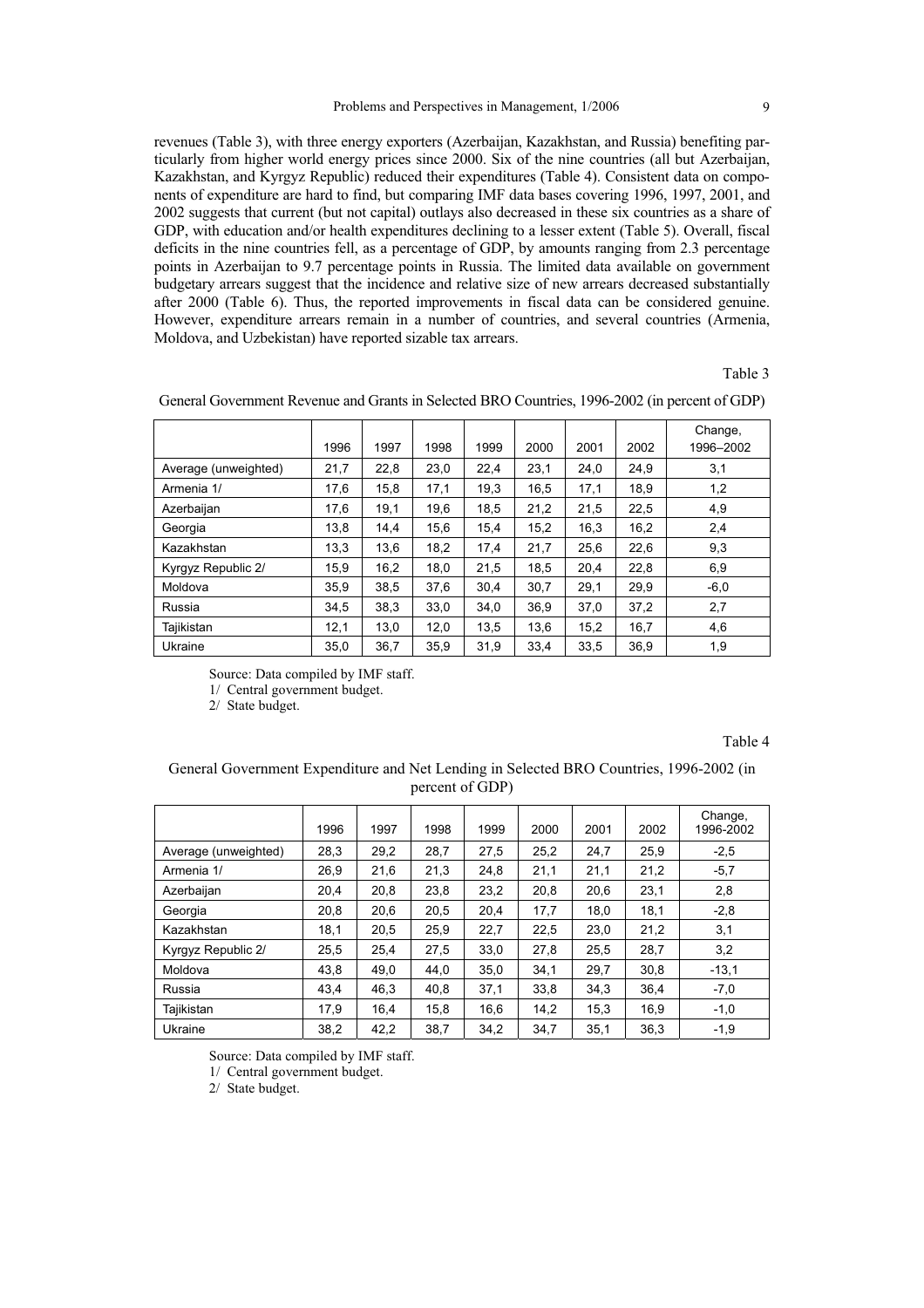#### Table 5

|                        | Change in<br>Total<br>Expenditure | Change in<br>Current<br>Expenditure | Change in<br>Education<br>Expenditure | Change in<br>Health<br>Expenditure | Change in<br>Capital<br>Expenditure |
|------------------------|-----------------------------------|-------------------------------------|---------------------------------------|------------------------------------|-------------------------------------|
| Armenia                | Decrease                          | $-2,6$                              | $\cdots$                              | $-0,4$                             | 0,6                                 |
| Azerbaijan             | Increase                          | 3,7                                 | $-0.4$                                | $-0.5$                             | 3,9                                 |
| Georgia                | Decrease                          | $-3,0$                              | $-1,0$                                | $-0.5$                             | $-1,1$                              |
| Kazakhstan             | Increase                          | 4,0                                 | $-1,1$                                | $-0,6$                             | $-8,0$                              |
| <b>Kyrgyz Republic</b> | Increase                          | 0,3                                 | $-1,3$                                | $-1,3$                             | $-1,7$                              |
| Moldova                | Decrease                          | $-8,7$                              | $-3.6$                                | $-2,5$                             | 1,5                                 |
| Russia                 | Decrease                          | $-8.5$                              | $-0.9$                                | $-0.9$                             | $\cdots$                            |
| Tajikistan             | Decrease                          | $-3,2$                              | 0,4                                   | $-0,3$                             | $-0,5$                              |
| Ukraine                | Decrease                          | $-6,9$                              | $-0.4$                                | $-0,7$                             | $\cdots$                            |

#### Selected BRO Countries: Estimated Changes in Elements of General Government Expenditure (Figures in percent of GDP)

Sources: Data provided by the IMF's European II Department (for 2001–2002); the Fiscal Affairs Department (for 1996); and Fund Staff Reports (for Azerbaijan and for Tajikistan, 2001).

1/ Comparison of data for 1996 with 2002 for Armenia, Georgia, and Moldova; and 1997 with 2002 for Azerbaijan.

Table 6

| Changes in Budgetary Arrears in Selected BRO Countries, 1996-2002 1/(in percent of GDP) |  |
|-----------------------------------------------------------------------------------------|--|
|                                                                                         |  |

|                           | 1996     | 1997     | 1998     | 1999     | 2000     | 2001     | 2002     |
|---------------------------|----------|----------|----------|----------|----------|----------|----------|
| Armenia 2/                | $\cdots$ | $\cdots$ | 0,7      | 2,0      | 2,0      | $-0,2$   | $-1,0$   |
| Azerbaijan                | $\cdots$ | $\cdots$ | $\cdots$ | $\cdots$ | $\cdots$ | $\cdots$ | $\cdots$ |
| <b>Belarus</b>            | $\cdots$ | $\cdots$ | $\cdots$ | 1,1      | 1,2      | 0,1      | $\cdots$ |
| Georgia                   | $\cdots$ | 0,9      | 1,3      | 1,7      | 1,4      | 0,2      | $-0.4$   |
| Kazakhstan                | $\cdots$ | $\cdots$ | $\cdots$ | $\cdots$ | $\cdots$ | $\cdots$ | $\cdots$ |
| Kyrgyz Republic           | $-0,2$   | $-0,1$   | 1,8      | $-0,3$   | $-0,6$   | 0,2      |          |
| Moldova                   | 4,1      | $-2,9$   | 4,9      | $-0,1$   | $-1,6$   | 0,2      |          |
| <b>Russian Federation</b> | $\cdots$ | $\cdots$ | $\cdots$ | $\cdots$ | $\cdots$ | $\cdots$ | $\cdots$ |
| Tajikistan 3/             | $\cdots$ | $-0,5$   | 0,0      | 0,4      | 0,0      | 1,4      | 0,0      |
| Ukraine                   | $\cdots$ | $\cdots$ | 0,3      | $-1,0$   | $-3,1$   | 0,1      | 0,3      |
| Uzbekistan                | $\cdots$ | $\cdots$ | $\cdots$ | $\cdots$ | $\cdots$ | $\cdots$ |          |

Sources: Data in various Fund Board documents; and data provided by Fund staff.

1/ Data reflect gross position of government sector vis-à-vis economy and exclude tax arrears.

2/ Data for 2002 reflect changes through end-June.

3/ Rise in 2001 reflects arrears on external debt service.

Levels and forecasts of public debt relative to GDP suggest that only three or four of the nine countries – Kazakhstan, Russia, Ukraine, and perhaps Azerbaijan – can be considered to have achieved fiscal sustainability, using the Fund's approach to assess sustainability through hypothetical shocks to growth, interest and exchange rates (Table 7). Debt-to-GDP levels are expected to be stable or declining in these countries, although the ratio could still reach and 45% for Ukraine under some circumstances, a level that in some other non-industrial countries have led to crises<sup>1</sup>. For Tajikistan, the debt to GDP ratio could rise sharply absent strong fiscal correction. Moreover, debt-to-GDP levels are already quite high in Armenia, Georgia, the Kyrgyz Republic, and Tajikistan. In addition, the energy sectors of most non-Baltic BRO countries – especially Azerbaijan and Belarus – have large-

 $\overline{a}$ 

<sup>&</sup>lt;sup>1</sup> See Reinhart, Rogoff, and Savastano (2003).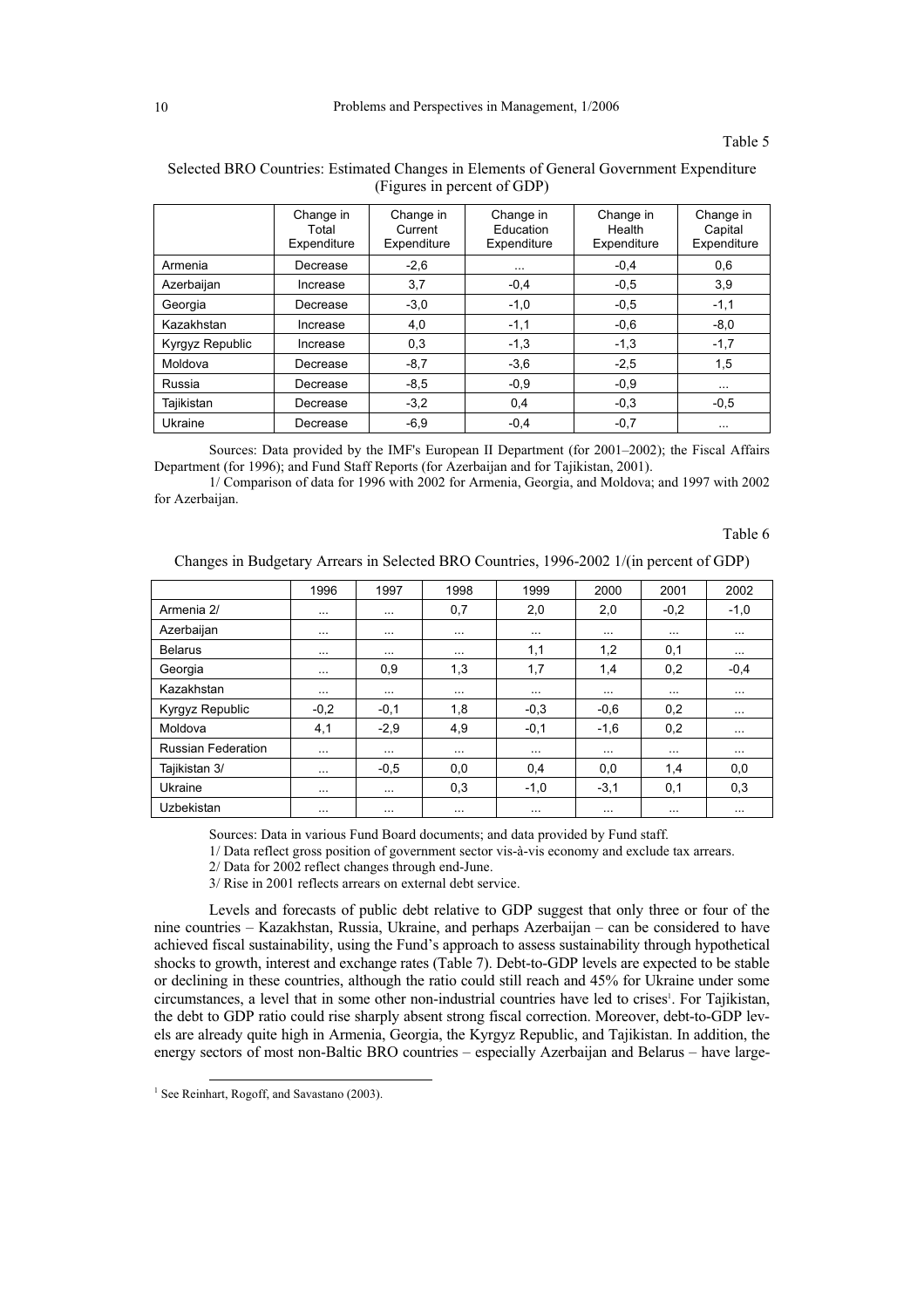scale quasi-fiscal activities, including major implicit subsidies and arrears to the budget and other entities, thus complicating the assessment of sustainability<sup>1</sup>.

Table 7

|             | Publ. Debt/GDP | Forecast Debt/GDP   | Chq in Debt/GDP      |
|-------------|----------------|---------------------|----------------------|
|             | 2002 (Prel.)   | for Medium-term 1/  | Forecast for 2003 2/ |
| Armenia     | 45.9% 3/       |                     | $-5.1%$              |
| Azerbaijan  | 22.7% 4/       |                     | $-1,9%$              |
| Georgia     | 55.0% 5/       | 41.1-50.9 percent   | $-0.7%$              |
| Kazakhstan  | 17,6%          | lower               | $-2.9%$              |
| Kyrgyz Rep. | 104,5%         |                     | 1,9%                 |
| Moldova     | 65.0%          |                     | $-3.6%$              |
| Russia      | 35.6% 5/       | max. 35; prob. less | $-8.6%$              |
| Tajikistan  | 227% 7/        |                     | 7,4%                 |
| Ukraine     | 34.7% 5/       | max. 45; prob. less | $-3.0%$              |
|             |                |                     |                      |

#### Indicators of Fiscal Sustainability for Selected BRO Countries

Sources: Data in recent Fund staff reports, and calculations by authors.

1/ Ratios are taken from recent Fund staff reports.

2/ For Georgia, actual changes. For Kyrgyz Rep., Moldova, and Tajikistan,

forecasts by authors, based on the standard formula that the change in

public debt/GDP equals  $(1+r)/(1+g)$ \*public debt/GDP, minus the forecast

primary balance. Calculations are available from the authors on request. 3/ Ratio of government and government guaranteed debt to GDP at end-2002.

4/ Ratio of external public and publicly-guaranteed debt to GDP at end-2002.

5/ Ratio of general government debt to GDP at end-2002.

6/ Ratio of external debt to GDP at end-June 2002.

#### **Countries with Notable Revenue Increases**

-

For four countries in the group (Azerbaijan, Kazakhstan, Kyrgyz Republic, and Tajikistan), higher revenues were the key to better fiscal performance. Each raised government revenues by at least 4.5% of GDP, with Kazakhstan and Kyrgyz Republic achieving respective increases of 9.3 and  $6.9\%$  of GDP (Table 3)<sup>2</sup>. In two of these countries, Azerbaijan and Kazakhstan, higher energy prices contributed particularly to this result. In Azerbaijan, Fund staff estimate that higher revenue from the oil sector more than explains the rise in total revenue and grants, from less than 20% of GDP in 1998 to an estimated 28% of GDP in 2002<sup>3</sup> . In the case of Kazakhstan, Fund staff estimate that higher oil revenue explained about two thirds of the rise in total revenue and grants between 1999 and 2002.

Kazakhstan's experience shows how large oil revenues, combined with careful expenditure monitoring, can lead to a much improved fiscal position. Following a sharp rise in both revenue and expenditure relative to GDP during 1998, expenditure was cut by more than 3% of GDP in 1999, as the revenue-to-GDP ratio declined. Expenditure was then kept largely unchanged as a share of GDP during 2000 and 2001, despite revenue increases of about 4 percentage points of GDP in each year (Figure 2). As a result, the overall budget balance improved from a deficit of about 5% of GDP in 1999 to a surplus of about 3% of GDP in 2001 (IMF, 2003b, p. 91). In 2002, the revenue-to-GDP ratio fell by 3 percentage points. However, the fiscal balance remained in sur-

<sup>&</sup>lt;sup>1</sup> For a detailed discussion of quasi-fiscal activities in the energy sectors of these countries, see Petri et al. (2002).

<sup>&</sup>lt;sup>2</sup> In addition to raising revenue, Tajikistan has also reduced expenditures as a share of GDP. However, this reduction may not prove sustainable, because of continuing civil strife and pressures to increase social spending for poverty alleviation (IMF, 2001b).

<sup>3</sup> As reported in IMF (2003a). According to the data compiled by the Fund's European II Department, 2002 revenue was 22.6% of GDP (Table 3). See also Kwon (2003), p. 12.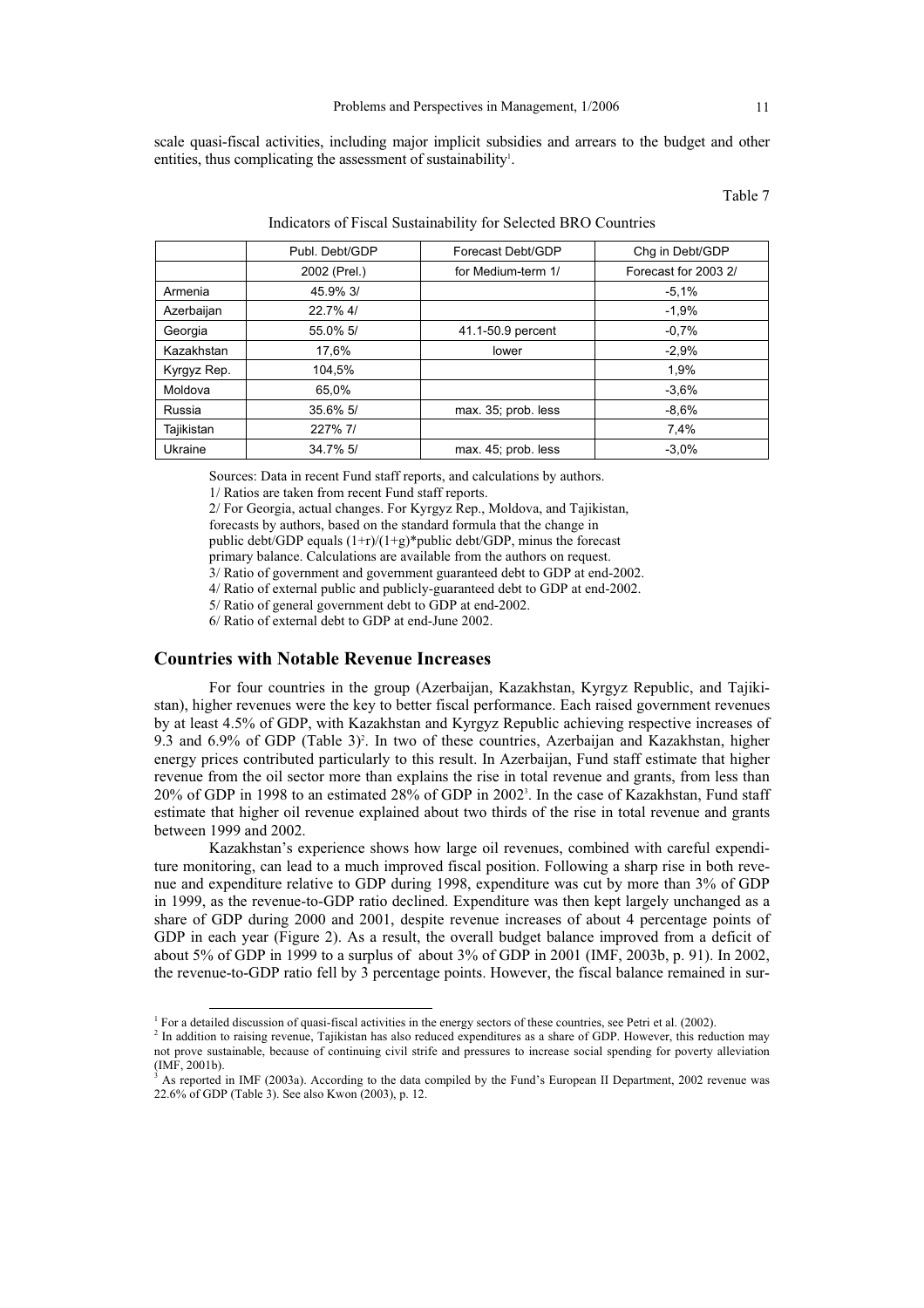plus, as expenditures declined by 1.5 percentage points of GDP. Moreover, the non-oil balance of the general government sector showed a net improvement of 3 percentage points of GDP relative to the non-oil deficit estimated for 1999 (IMF, 2003d, p. 7).



Fig. 2. Kazakhstan: Fiscal Trends, 1996-2002 (in percent of GDP)

In both Kazakhstan and Azerbaijan, fiscal performance appears to have benefited from the creation of special funds for oil-sector revenues. In Kazakhstan, the National Fund for the Republic of Kazakhstan (NFRK), established in 2001, helps stabilize the use of oil sector revenue. Under law, oil and gas revenues in excess of the annual baseline budgetary target are transferred to the NFRK, while transfers from the NFRK are allowed if budgeted revenues fall below projections. In Azerbaijan, the State Oil Fund of the Republic of Azerbaijan (SOFAZ) helps moderate expenditures from oil revenues. The rules for SOFAZ provide that all revenues from oil and gas production fields developed since the end of the USSR flow into the Fund, with outflows in any year limited to the amount of inflows. Thus, SOFAZ will likely accumulate savings, if not all inflows are used for expenditure. Despite the creation of SOFAZ, Azerbaijan's energy sector has had sizable quasi-fiscal subsidies, such as the sale of natural gas to state enterprises at prices below international levels and arrears on fuel and utility bills, that have taken time to address. Nevertheless, structural reforms to improve transparency and efficiency in the sector are estimated to have lowered these subsidies from 22% of GDP in 2000 to 11% in 2002, with further reductions expected in 2003 (IMF, 2003a).

For the Kyrgyz Republic, a drop in revenue performance during 2000 led to an ambitious fiscal adjustment program aimed at cutting the budget deficit almost in half (from 12% to 7% of GDP<sup>1</sup>) and clearing a portion of accumulated fiscal arrears. Cuts in health, education, and social security spending played a significant role in the adjustment. However, the government's failure to expand the tax base<sup>2</sup>, its expensive Public Investment Program, imperfect expenditure targeting, and high level of public debt (112% of GDP) required additional fiscal effort on the part of the authorities. New initiatives helped raise revenue by almost two percentage points of GDP in 2001. In 2002 real growth slowed appreciably, reflecting an accident at a major gold mine and reduced hydropower production. However, measures were taken to strengthen tax collections, reduce arrears, and improve customs administration, and revenues rose even more, by about 2.4 percentage points of GDP. These measures and a shortfall in spending for public investment kept overall fiscal performance in line with targets under the country's Fund-supported PRGF program. But with widespread poverty, a fiscal deficit exceeding 5% of GDP, and revenue dependent on highly vari-

<sup>&</sup>lt;sup>1</sup> As reported in IMF (2000b). According to data compiled by the Fund's then European II Department, deficits were 9.3% of GDP in 2000 and 5.8% in 2002 (Table 1).

 $2^2$  For example, the agricultural sector, which accounts for almost 40% of GDP, is not taxed.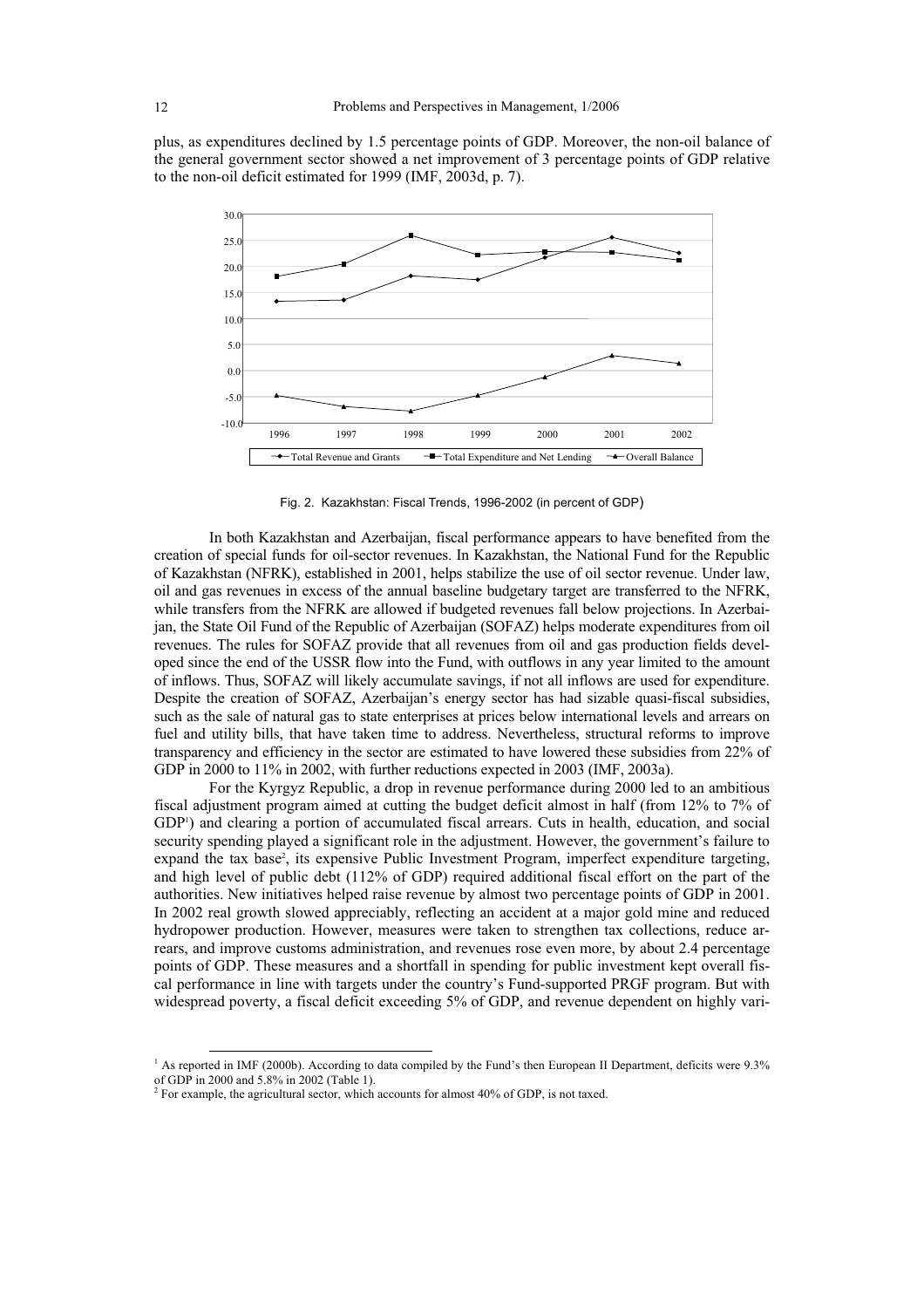able gold output, the country's fiscal position remains vulnerable, even if conventional sustainability analysis suggests that the debt-to-GDP ratio is unlikely to rise sharply.

## **Countries Where Expenditure Reduction Was Key: Armenia and Moldova**

Expenditure compression was the main source of improved fiscal performance in two countries – Armenia and Moldova. In both countries expenditures fell by more than five percentage points of GDP, although for Armenia the figures are tempered by a buildup in arrears between 1998 and 2000 (IMF 2002a, p. 22)<sup>1</sup>. In Armenia, most of the decline in expenditure occurred between 1996 and 1997. However, fiscal performance also improved significantly after 1999, the year in which a sharp jump in expenditure led to a much larger deficit. Between 1999 and 2001, total expenditure fell by more than 3 percentage points of GDP, with declines in both current and capital expenditure. In current expenditure, outlays for every major category of spending declined as a percentage of GDP: wages, other purchases of goods and services, subsidies, transfers, and interest<sup>2</sup> (IMF 2002a, p. 22).

In Moldova, the drop in outlays reflected particularly a decline in spending for the social sphere – mainly health and education – together with decreases in miscellaneous and Social Fund outlays (IMF 2002b). The rationalization and comprehensive reduction in spending lowered outlays from 43.8% of GDP in 1996 to 30.8% in 2002 (Figure 3). On the revenue side, between 1994 and 1999 the Moldavian government introduced important reforms of the tax system, "broadening the tax base, simplifying tax administration, and bringing tax rates in line with the ones prevailing in other countries," in the view of IMF staff (IMF, 2001a, p. 46). These reforms reduced revenue as a share of GDP, but expenditure cuts were nearly twice the 5.5% of GDP decline in revenue. Moldova's fiscal reforms led to the clearance of non-interest expenditure arrears and the establishment of purely cash payments for revenue<sup>3</sup>.



Fig. 3. Moldova: Fiscal Trends, 1996-2002 (in percent of GDP)

In the view of IMF staff, the size and composition of Moldova's fiscal adjustment were considered "consistent with a long-lasting budget consolidation" (IMF, 2001a, p. 54). At the same time, the sustainability of public sector wage freezes and the haphazard nature of cuts in public investment remain cause for concern (IMF, 2001a). Moreover, poverty is still widespread. The World Bank's 2001 Dynamic Poverty Study showed a rise in Moldova's poverty rate from 50% in

 $\overline{a}$ 

<sup>&</sup>lt;sup>1</sup> In Moldova, available data indicate a noticeable decline in arrears between 1996 and 2000, although some new external arrears were incurred during 2001. See IMF, 2002b, pp. 6-7.

<sup>&</sup>lt;sup>2</sup> Interest outlays decreased because lower inflation allowed a decline in interest rates on domestic debt.

<sup>&</sup>lt;sup>3</sup> Better fiscal performance in 2000 and 2001 may also have reflected the first period of real economic growth since the beginning of transition.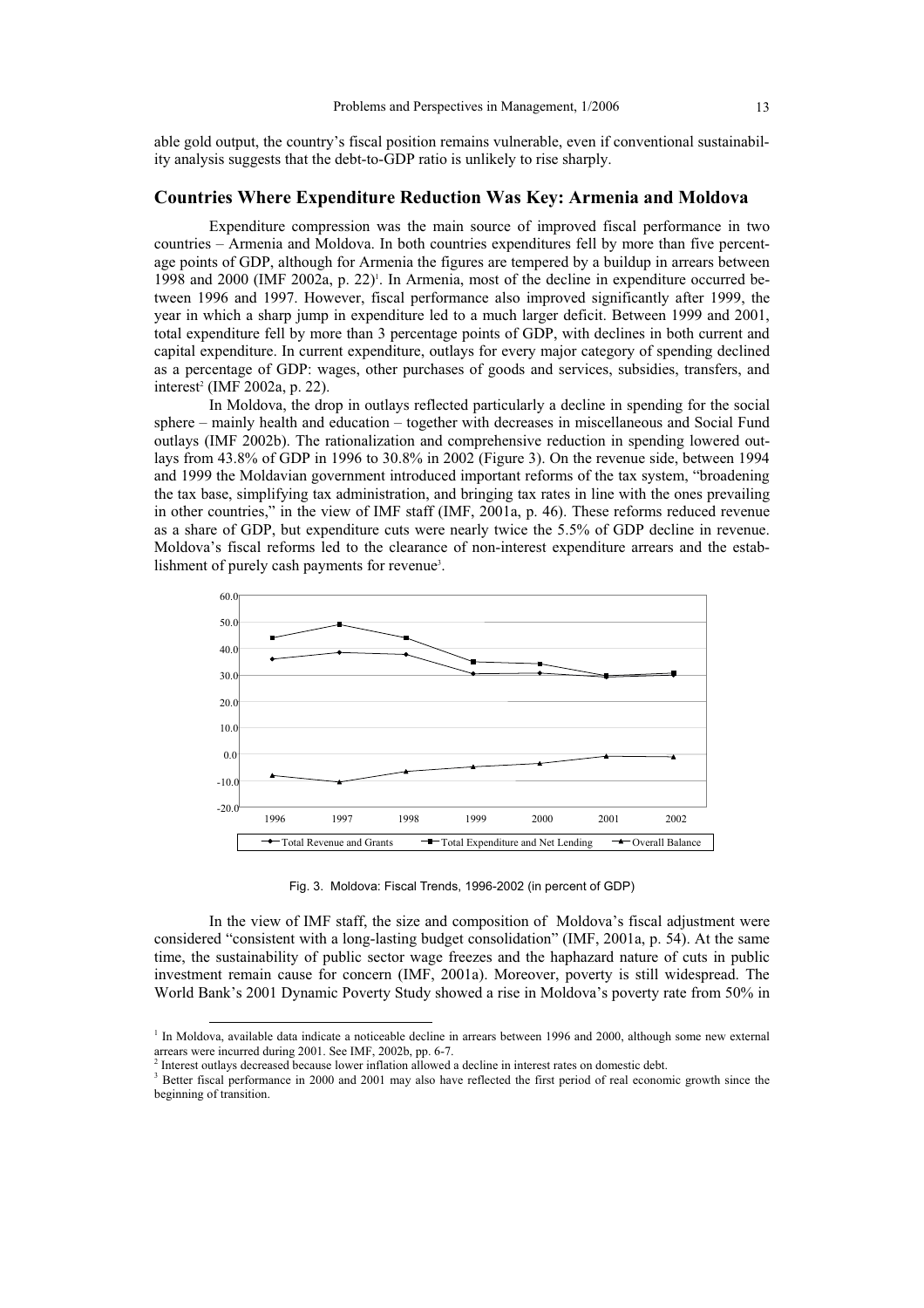1997 to nearly 70% in 1999. While the poverty rate declined to about 65% at end-2000, about 87% of the population was estimated to have disposable income below the country's subsistence minimum (IMF, 2002b).

### **Russia: Expenditure Cuts and Revenue Gains, Underpinned by Oil**

Russia's fiscal position has shown the most remarkable turnaround of all the BRO economies, moving from a deficit exceeding 7% of GDP in 1996 – 1998 to a surplus of roughly 3% of GDP in  $2000 - 2001$  and  $0.8\%$  of GDP in 2002. Both higher revenues and lower expenditures contributed to the improvement, with expenditure compression being especially important. Revenues rose moderately as a share of GDP during this period, increasing from 34.5% of GDP in 1996 to 37.2% in 2002. However, expenditure fell by 7 percentage points of GDP, from 43.4% in 1996 to 36.4% in 2002, after reaching even lower levels in 2000 and 2001 (Table 4 and Figure 4).



Fig. 4. Russian Federation: Fiscal Trends, 1996-2002 (in percent of GDP)

Russia's higher revenue yields have reflected not only improved economic performance, but also changes in tax policy and administration. These changes included the reintroduction of export taxes on petroleum in 1999 (a move aimed at capturing the windfall gains from higher energy prices, estimated at 2 percent of GDP<sup>1</sup>), a centralization of tax receipts, and better tax compliance, including an end to tax offset schemes that had allowed many large taxpayers to pay taxes through noncash means<sup>2</sup>. Among the measures introduced to improve tax compliance, in 2000 the graduated personal income tax was replaced with a flat rate tax of 13% on a much broader tax base. This last reform contributed to higher than expected personal income tax revenues during 2001, even though the effective tax rate on personal income fell slightly, from 14 to 13%<sup>3</sup>.

On the expenditure side, both the federal and local governments have reduced outlays, with the largest cuts involving defense, education, health, and housing (IMF, 2000a). Thus, combined expenditures for health and education fell from 7.6% of GDP in 1997 to 5.2% and GDP in 2000<sup>4</sup> (IMF, 2000a). Because budget arrears are also believed to have decreased during this period, these can be considered true cuts in expenditure, unlike many of the cash reductions during 1992- 95, which accompanied large increases in arrears<sup>5</sup>.

 $\overline{a}$  $1$  See IMF (2000a).

<sup>&</sup>lt;sup>2</sup> See Chua (2003).

<sup>&</sup>lt;sup>3</sup> See Mansoor and Spatafora (2002, p. 71).

<sup>4</sup> Calculated as a sum of expenditure at the federal and local levels.

 $<sup>5</sup>$  However, Ustinov (2002) contends that significant arrears remain in unrecorded activities.</sup>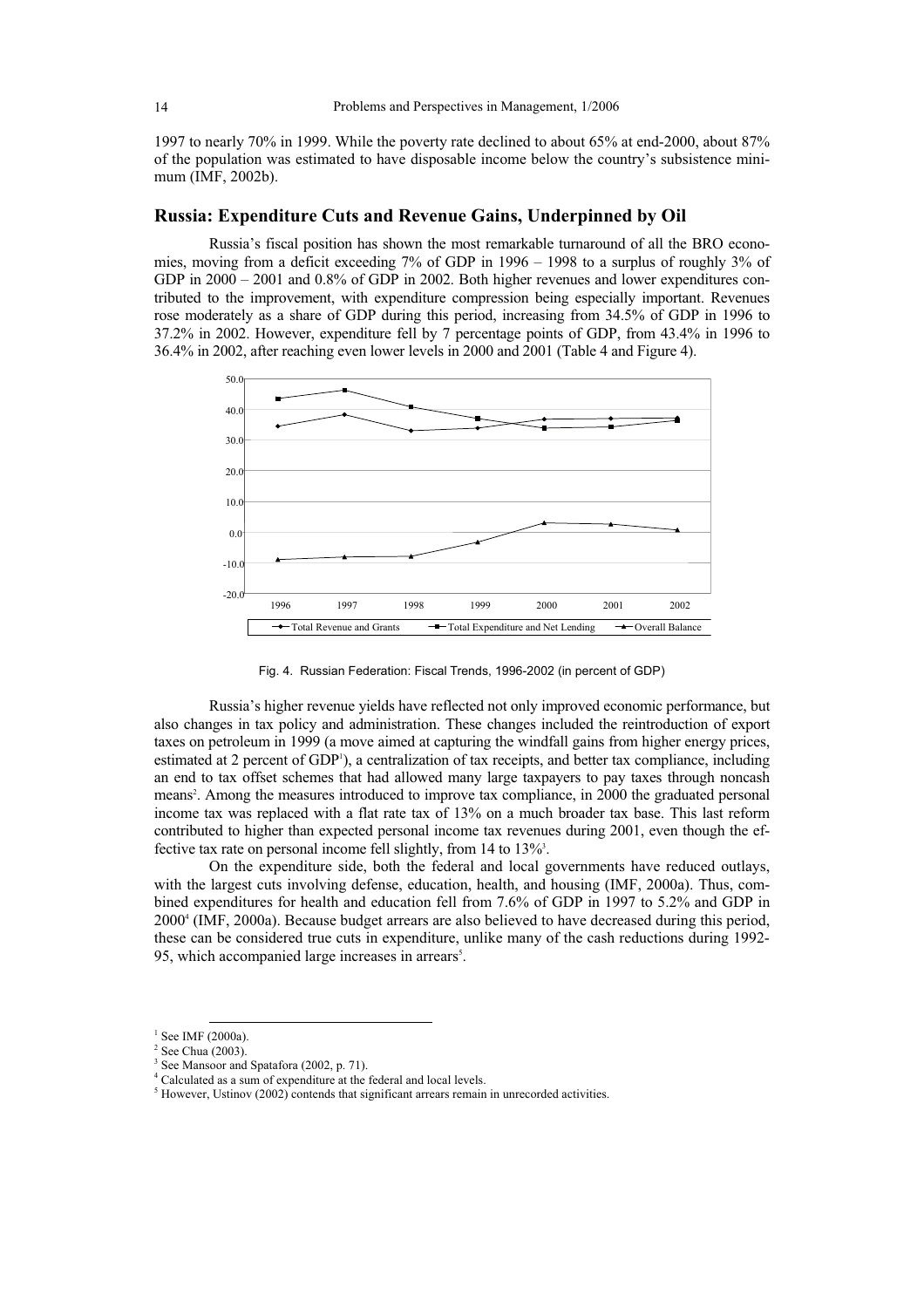However, Robinson (2003) contends that the Russian government could be pressured into running pro-cyclical expenditure policies, noting that the recent restraint in spending came more from *ad hoc* measures and a favorable political environment than from institutional strength.

Underlying these positive developments is the fact that Russia's fiscal performance remains highly dependent on oil prices. A recent study, for example, suggests that up to 80% of the improvement in general government revenues, and about half the gain in federal government revenues, from 1998 through 2001 can be attributed to the oil sector (Kwon, 2003). In view of the most recent increase in expenditures and a rise in revenues due to higher oil prices and personal income, Fund staff estimate that the non-oil deficit in Russia's general government sector nearly doubled in 2002, to 6.9% of GDP from 3.5% in 2001 and 2.8% in 2000 (IMF, 2003g).

In sum, Russia's fiscal position has improved dramatically in recent years and currently appears sustainable, in view of its recent public debt level (IMF, 2003g). However, further efforts, both on the revenue and the expenditure side, are needed to maintain macroeconomic stability in the face of volatile oil prices. In this regards, the Fund's Executive Directors have "endorsed the view that medium-term fiscal policy should aim for a roughly balanced budget based on a conservative oil price benchmark" (IMF, 2003b).

## **Countries with Structural Difficulties: Tajikistan, Georgia, and Ukraine**

The remaining three countries in the group – Tajikistan, Georgia, and Ukraine – face particularly important structural problems in the fiscal area. Tajikistan and Georgia suffer from low levels of revenue – about 17% of GDP in 2002. In such an environment, deep expenditure cuts alone are unlikely to yield a sustainable fiscal position. In Tajikistan, improved revenue performance (albeit from a low base) helped reduce the overall budget deficit from 5.8% in 1996 to near zero in 2001 and 2002. Yet poverty remains high, and social expenditures (for health and education), averaging about 7% of GDP, are noticeably below the average for the CIS countries (IMF 2003c, p. 10). In addition, the economy has large quasi-fiscal activities in the energy sector, estimated at 5-6% of GDP in 2001, reflecting low tariff rates and collection levels in the electricity, gas, and heating sub-sectors (IMF, 2003f). In Georgia, low revenues leave the fiscal position vulnerable to external shocks and hamper poverty reduction efforts. IMF staff estimate that even a rise in revenues of 2-3 percentage points of GDP, added to measures already taken in 2002, would close only about half the gap in health and education outlays between Georgia and other CIS countries and raise pensions to about half the poverty level (IMF, 2002c, p. 8). Thus, the fiscal situation remains delicate in both countries.

In Ukraine, a variety of structural problems has hindered fiscal performance. From 1996 to 2002, Ukraine's overall fiscal balance on a cash basis strengthened by 3.7 percentage points of GDP, the second smallest improvement among the nine intermediate countries, although the budget recorded a small surplus of 0.5% of GDP in 2002. Expenditure reductions equivalent to about 2.3% of GDP explain most of the improvement, with revenue increases responsible for the rest. However, the revenue to GDP ratio has not risen noticeably since 1997, largely reflecting weaknesses in tax policy. Moreover, the underlying fiscal position is worse than the cash outcome would suggest, because the government accumulated arrears totaling about 1% of GDP on refunds of VAT taxes during 2001 and 2002, while adding to arrears on social expenditure. Significant quasi-fiscal deficits remain in the energy sector. However, their relative size – estimated at 2.5% of GDP in 2002 (IMF, 2003h, p. 10) – was less than in Azerbaijan and Tajikistan.

As noted above, Ukraine has weaknesses in tax policy that limit revenue yields (IMF, 2003i, pp. 23-37). Income from important sources such as agricultural revenue, interest income from bank deposits, and capital gains on sales of company shares are exempt from personal income tax. Poorly targeted exemptions have also reduced VAT yields. After adjusting for overdue refunds, the ratio of VAT revenue to GDP in 2002 was less than in most other BRO countries. Moreover, the failure to adjust specific duty levels for inflation has lowered real yields from excise taxes. Generous incentives for agriculture and other specific industries, research and development activities, and a large number of free economic zones and priority development zones have eroded revenues from both VAT and profit taxes. Altogether, the main tax expenditures are projected to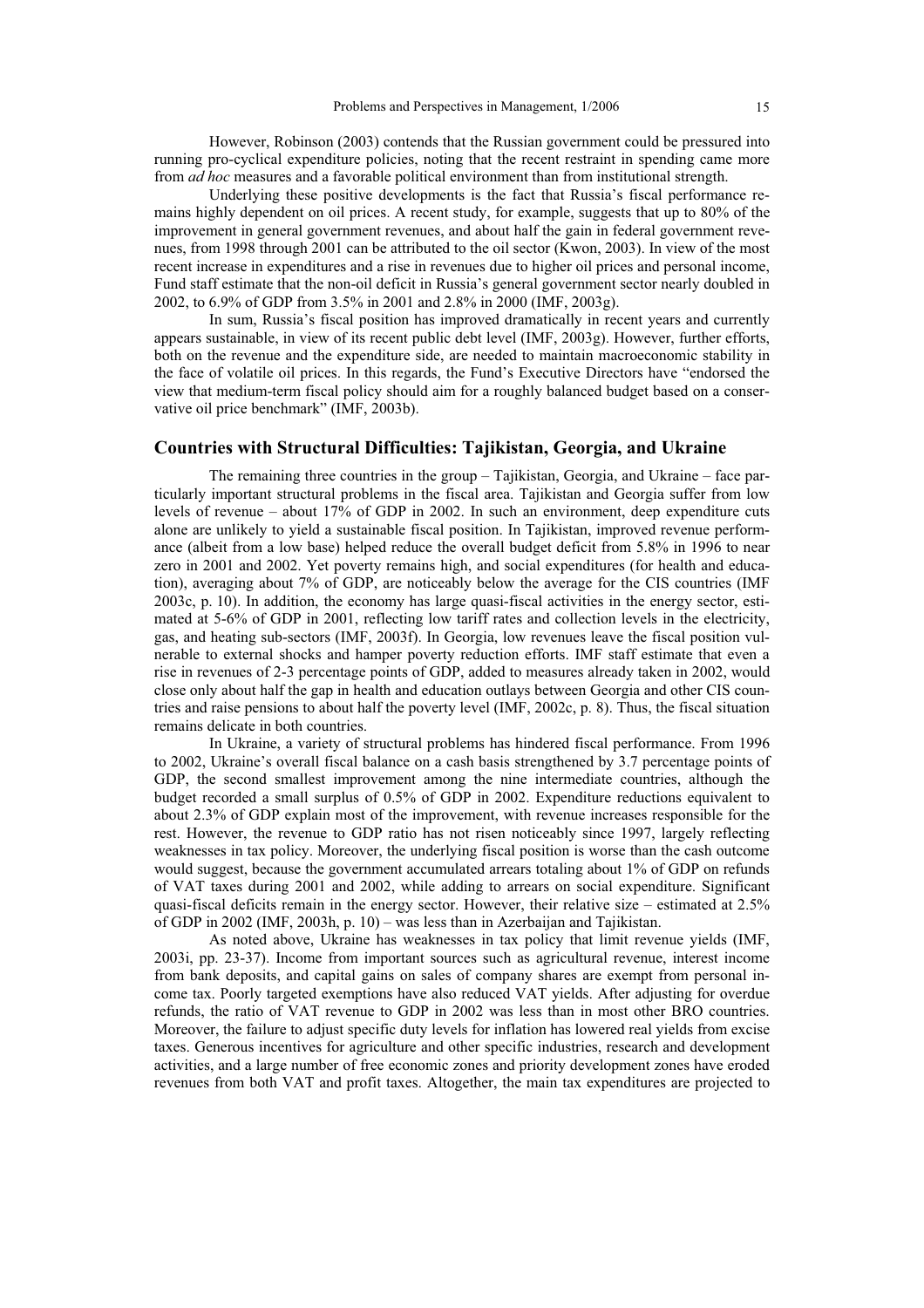reduce revenue by about 3.5% of GDP in 2003. Rationalizing these and other tax preferences would raise revenues in general and yields from indirect taxes in particular. This would allow Ukraine to rely less on direct taxation and permit some decline in its high payroll tax rates.

## **The Sustainability of Expenditure Reductions**

As noted above, expenditure compression has been important for the improved fiscal positions of a number of BRO countries, particularly Armenia, Moldova, and Russia (Figure 5). During the first few years of transition, similar cuts in expenditure were arguably unsustainable, because they reflected mainly sequestration and arrears, rather than reductions in purchases and expenditure orders (Cheasty and Davis, 1996). While the more recent spending cuts represent genuine reductions, one can still ask if they have been so great as to seriously weaken essential public services. In this case, they, too, may prove unsustainable.



Fig. 5. Total Expenditure and Net Lending in Selected BRO Countries, 1996-2002 (in percent of GDP)

Mackenzie, Orsmond, and Gerson (1997) note that government can contribute to economic growth by investing in infrastructure, spending on education, health care, and by the adequate provision of basic public services, such as the rule of law and the social safety net. Similarly, Easterly (1998) has shown that certain types of public expenditure, particularly on infrastructure, contribute to growth. Gupta and others (1999) show that spending on health and education contributes to development in the long run. What matters, therefore, is whether spending cuts affect the level of service delivery, as opposed to rationalizing expenditure.

In many transition countries, a bloated civil service and other forms of inefficiency make it possible to reduce spending considerably over time, as part of a broader reform of public expenditures, without compromising the provision of public services. Lower outlays may simply reflect a rationalization of public expenditure programs, although reform programs may have transitory costs. In the Kyrgyz Republic, Fund staff have argued that the 40% reduction in education expenditure and the comparable reduction in spending for health between 1995 and 1999 did not have a detrimental effect on service provision. Indeed, "a further streamlining of activities, better targeting, and improved resource management should allow the quality of education and health services, even under tightened resource allocation, to be maintained" (IMF, 2000b, p. 80). Similarly, in the case of Moldova, the IMF staff has argued that expenditure efficiency has been low, even compared to other transition economies. As a result, "the same performance indicators [in education and health care] could be achieved with substantially lower spending on social programs" (IMF, 2001a, p. 78).

Nevertheless, expenditure compression may have weakened the delivery of important public services in other countries. The adjustment has been particularly strong in the poorer CIS countries, which under the previous Soviet system had received large transfers and must now rely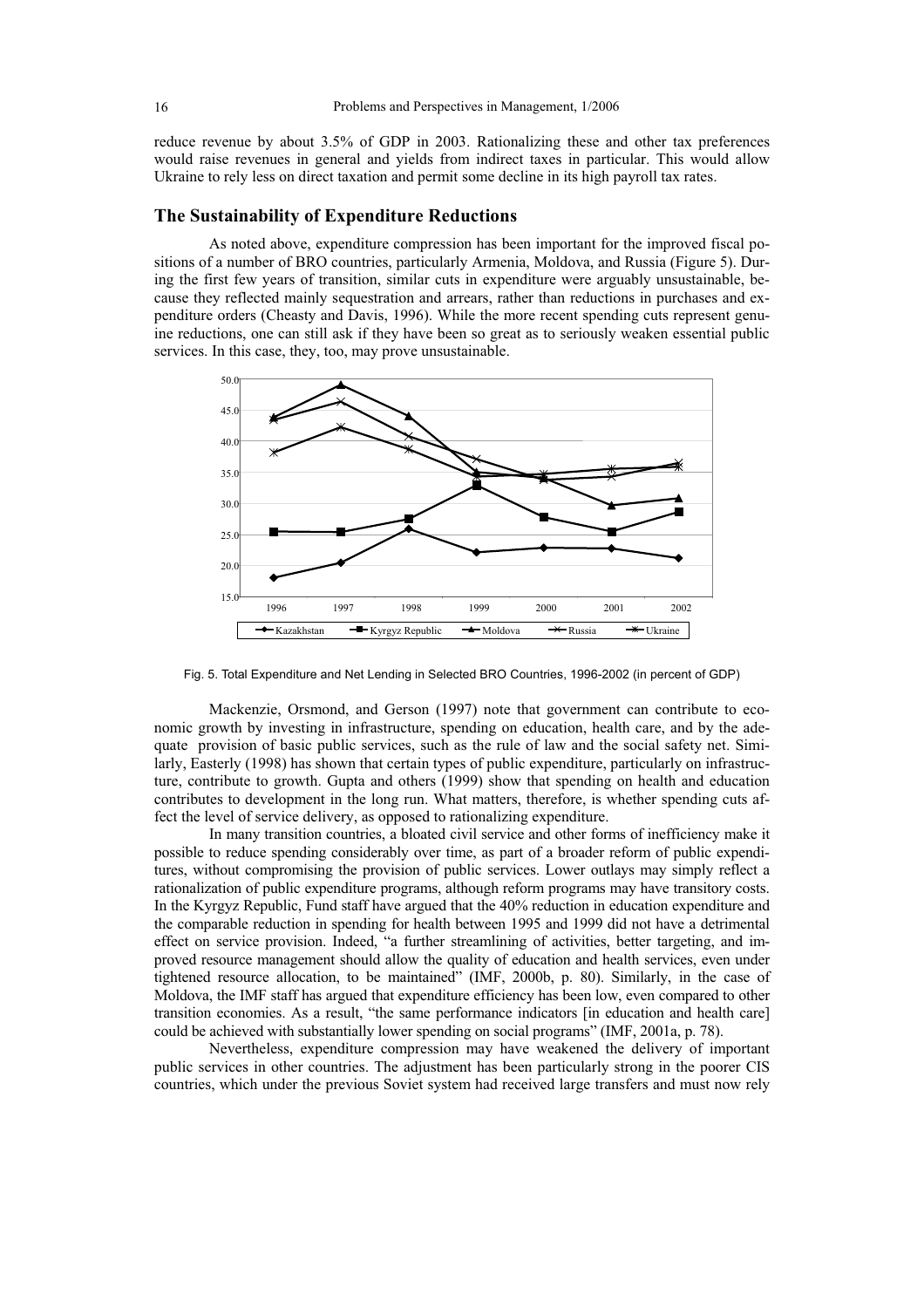on their own revenue efforts (Lorie, 2003). Decreases in education or health spending as a share of GDP appear to have been small in most countries as a percent of GDP (Table 5). However, relative to the ratios of education or health spending to GDP in 1996 or 1997, the declines between then and 2001 or 2002 have often been 25 to 33%, since education and health outlays typically average less than 5% of GDP in these countries. Indeed, Lorie (2003) notes that health appears to have been the sector most affected by expenditure compression, with health care expenditure averaging about 2% of GDP, and about 7% of total government expenditure, in the CIS, not much above the average for emerging market countries.

As for other categories of expenditure, high inflation during the early years of transition and shrinking real revenues have made it hard to preserve the real level of public pensions. The indexation of these benefits has not kept up with the cost of living. Thus, in Russia, by 1996 the average pension had fallen to 65%, and the minimum pension to 30%, of its real level in 1991 (Lopez-Claros and Alexashenko, 1998). These developments dramatically reduced living standards for the elderly and contributed to a substantial rise in poverty rates in many BRO countries. As noted earlier, the percentage of the population below the national poverty line rose from 50 to nearly 70% in Moldova between 1997 and 1999, before declining to an estimated 65% in 2001. In Azerbaijan, the State Statistics Committee has estimated that nearly half the population was below the poverty line in 2002 (IMF, 2003a, p. 10). In Russia, by contrast, the poverty rate is estimated to have fallen from 45% in 1995 and 55% just after the 1998 crisis to about 36% in 2000 and 27% in 2001 (Russia Longitudinal Monitoring Survey, 2002). Using international standards, at least one third of the population in seven of the BRO countries (Armenia, Kyrgyz Republic, Moldova, Tajikistan, Turkmenistan, Ukraine, and Uzbekistan) was estimated to live on less than US\$2 per day during the World Bank's most recent national poverty surveys (Table 8).

Table 8

|                           | Year     | Percent of Population Be- | Year |               | Percent of Population Below |
|---------------------------|----------|---------------------------|------|---------------|-----------------------------|
| Country                   |          | low National Poverty Line |      | US\$1 per day | US\$2 per day               |
| Armenia                   | 1998     | 55.0                      | 1998 | 12.8          | 49.0                        |
| Azerbaijan                | 2002     | Almost 50 1/              | 2001 | 3.7           | 9.1                         |
| <b>Belarus</b>            | 1998     | 33.0                      | 2000 | Less than 2   | Less than 2                 |
| Estonia                   | 1995     | 8.9                       | 1998 | Less than 2   | 5.2                         |
| Georgia                   | 1997     | 11.1                      | 1998 | Less than 2   | 12.4                        |
| Kazakhstan                | 1996     | 34.6                      | 1996 | 1.5           | 15.3                        |
| Kyrgyz Republic           | 1997     | 51.0                      | 2000 | 0.2           | 34.1                        |
| Latvia                    |          | $\cdots$                  | 1998 | Less than 2   | 8.3                         |
| Lithuania                 | $\cdots$ | $\cdots$                  | 2000 | Less than 2   | 13.7                        |
| Moldova                   | 2001     | 651/                      | 2001 | 22.0          | 63.7                        |
| <b>Russian Federation</b> | 2001     | 271/                      | 2000 | 6.1           | 23.8                        |
| Tajikistan                |          | $\cdots$                  | 1998 | 10.3          | 50.8                        |
| Turkmenistan              | $\cdots$ | $\cdots$                  | 1998 | 12.1          | 44.0                        |
| Ukraine                   | 1995     | 31.7                      | 1999 | 2.9           | 45.7                        |
| Uzbekistan                |          | $\cdots$                  | 1998 | 19.1          | 44.2                        |

BRO Countries: Poverty Rates

Source: World Bank, *World Development Indicators, 2003*; and data reported in IMF Country Reports.

1/ Official estimates reported in IMF Country Reports.

Social indicators (Table 9) for the group of nine intermediate reformers suggest that lower social spending and other economic changes have had a mixed impact on the quality of life. Average life expectancy at birth fell by two years during the 1990s, although the decline slowed be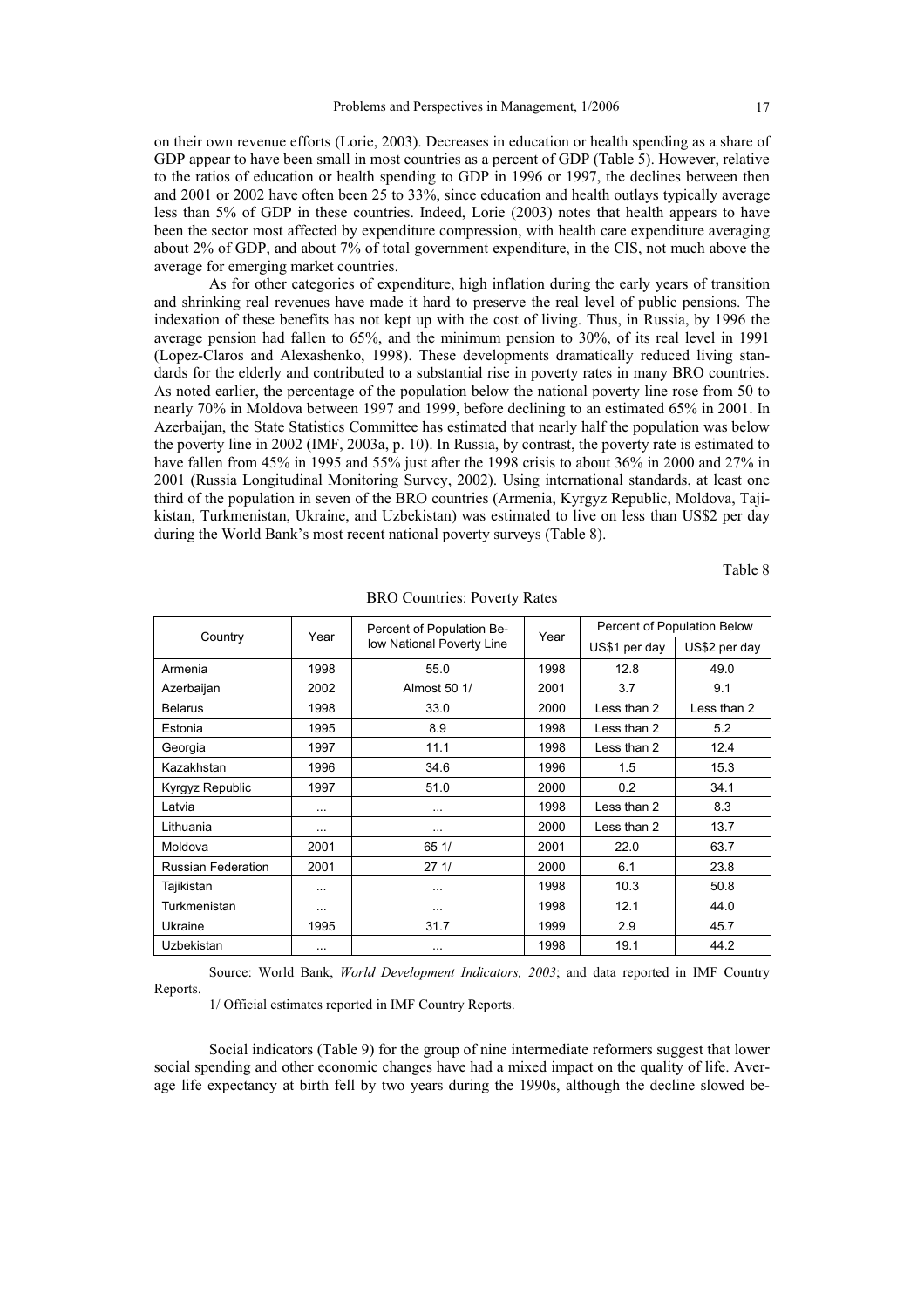tween 1995 and 2001. Secondary school enrollment fell, too, by about 10% for males and 12% for females, with the decline in the early 1990s exceeding a small recovery between 1995 and 2001. Other social indicators (immunization rates, infant mortality) showed improvement over the course of the decade. Of course, the deterioration in the first set of indicators may have resulted mainly from the initial shock of transition and its consequences, rather than the fiscal adjustment of the late 1990s.

#### Table 9

|                                                             | Change<br>1990-2001 |    | Change<br>1990-95 |    | Change<br>1995-2001 |    |
|-------------------------------------------------------------|---------------------|----|-------------------|----|---------------------|----|
| Life expectancy at birth, total (years)                     | $-2,0$              |    | $-1,8$            |    | $-0.2$              |    |
| (% of children under 12<br>Immunization, DPT<br>months) 2/  | 13,5                | 3/ | 8,9               | 4/ | 4,6                 |    |
| Immunization, measles (% of children under 12<br>months) 5/ | 3.9                 | 3/ | 4,6               | 4/ | $-0.7$              |    |
| Mortality rate, infant (per 1,000 live births)              | $-1,5$              |    | $-0.5$            |    | $-1.0$              |    |
| School enrollment, secondary, female (% gross)              | $-12,0$             | 6/ | $-13.9$           |    | 1,9                 | 71 |
| School enrollment, secondary, male (% gross)                | $-9.9$              | 6/ | $-10.3$           |    | 0,4                 | 71 |

|  |  | Change in Average Social Indicators for the Intermediate Reformers 1/ |  |
|--|--|-----------------------------------------------------------------------|--|
|  |  |                                                                       |  |

Source: World Bank, *World Development Indicators* 2003 online database.

1/ Armenia, Azerbaijan, Georgia, Kazakhstan, Kyrgyz Republic, Moldova, Russia, Tajikistan, and

Ukraine

2/ Excluding Moldova. 3/ Change 1992-2001. 4/ Change 1992-95. 5/ Excluding Azerbaijan and Georgia 6/ Change 1990-95.

7/ Change 1995-96.

Some countries are better positioned to combat poverty than others. In Kazakhstan, the prospect for further increases in oil revenue will create opportunities to address poverty and provide additional funds for health, education, and social insurance, for which combined expenditures during 2001-2002 were more than 8 percentage points of GDP below the CIS average in 2001 (IMF, 2003c, p. 13). In countries such as Armenia, Georgia, and Kyrgyz Republic, where the revenue to GDP ratio is lower, addressing poverty will depend on the ability to raise additional revenue. Thus, reforms aimed at mobilizing further revenue will inevitably play a part in their adjustment and poverty reduction programs.

## **Conclusions**

In the early 1990s, the 15 BRO countries started on the path of transition to a market economy. Their experiences, both in fiscal adjustment and in the reform effort in general, differed over the course of the decade, and by the end of the 1990s the countries could be classified into three broad groups. These can be described as the advanced reformers (the three Baltic states), slow reformers (Belarus, Uzbekistan, Turkmenistan), and intermediate reformers (Armenia, Azerbaijan, Georgia, Kazakhstan, Kyrgyz Republic, Moldova, Russia, Tajikistan, and Ukraine).

This paper concentrates on fiscal adjustment in the last group of countries. The available information indicates that by 2002, many had genuinely improved their fiscal performance. Reforms in revenue and expenditure policy and administration were the main reasons for the improvement. In a few cases (Azerbaijan, Kazakhstan, and Russia), higher oil sector revenues, reflecting higher world oil prices, were also an important contributing factor. This experience stands in sharp contrast with the developments in 1991-1995, when the nominal fiscal adjustment was attained largely by disorganized expenditure cuts and the accumulation of arrears.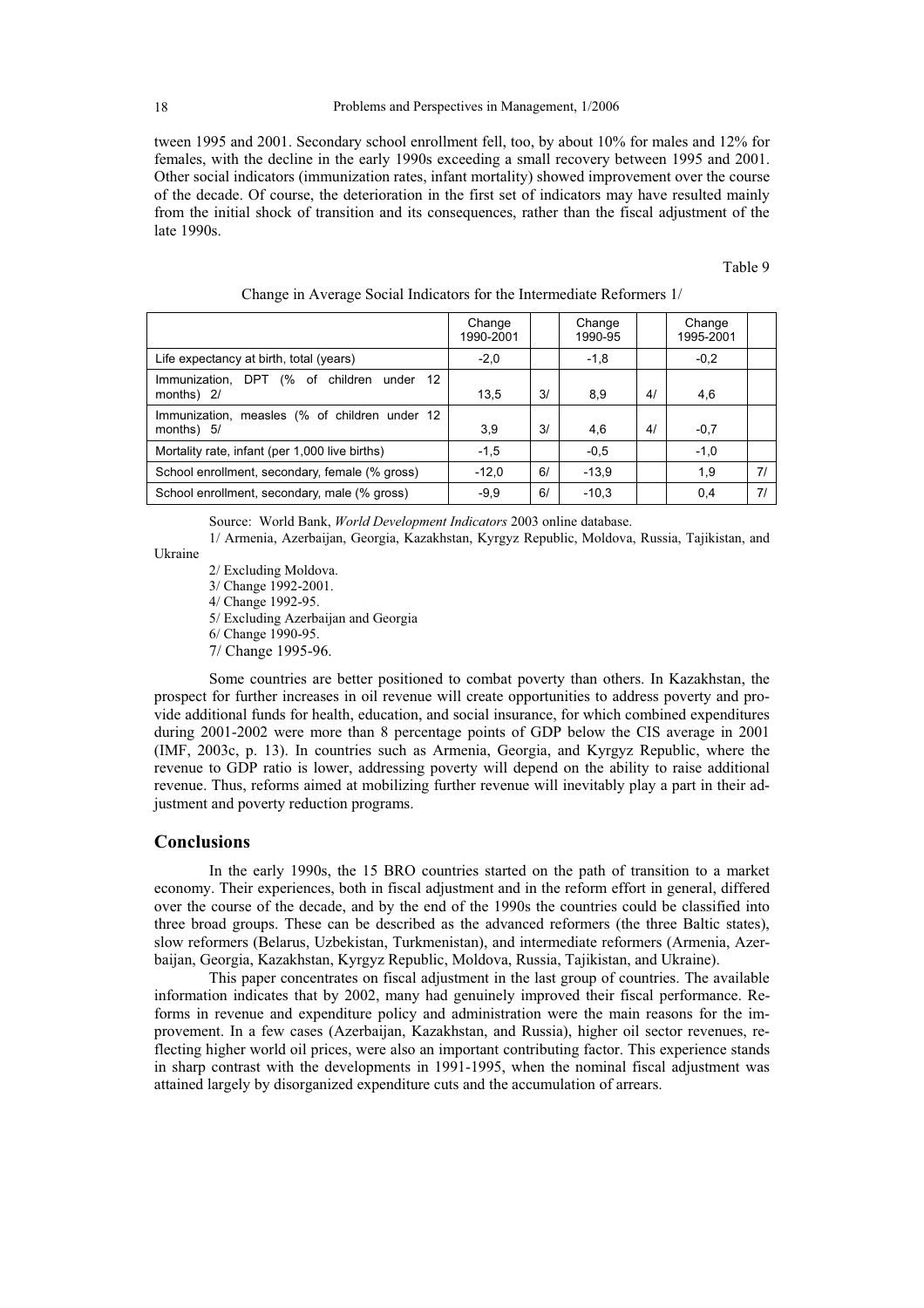At the same time, it is hard to say that many of these countries have achieved a sustainable fiscal position, in the sense of achieving a moderate public debt-to-GDP ratio that can be maintained, under current policies, in the face of foreseeable shocks. By this criterion, the closest is probably Kazakhstan, where the ratio was less than 20% at end-2002 and has been forecast to decline further in 2003. Azerbaijan, where the ratio at end-2002 was about 23%, with a forecast of about 20% for 2003, may also qualify. Both countries are major oil exporters with relatively low per capita gross national incomes (in 2002, about US\$1,500 for Kazakhstan and US\$710 for Azerbaijan – see World Bank, 2003). Thus, both may face challenges of keeping expenditures in line with revenues while trying to address poverty and boost growth through social expenditure. Fund staff have also argued that debt dynamics are sustainable in the Russian Federation, where the public debt to GDP ratio approached 36% at end-2002 and has been forecast to fall to about 27% in 2003 (IMF, 2003g). However, the fiscal position appears vulnerable to a sustained, sharp drop in oil prices. In a fourth country, Ukraine, the public debt-to-GDP ratio approached 35% at end-2002. Stress tests suggest that the ratio could exceed 40% under conceivable circumstances, and arrears on VAT tax refunds remain to be addressed. Thus, Ukraine's sustainability is questionable.

For the other five countries, where public debt-to-GDP ratios exceed 40%, fiscal sustainability is more in doubt. Budgetary arrears remain a problem in Armenia, while Moldova continues to incur external arrears (including arrears on debt service). The public debt-to-GDP ratio in Georgia exceeded 50% at end-2002, and Fund support for the government's adjustment program was suspended in September 2003 because of difficulties in achieving agreed improvements in the fiscal position. However, a new three-year arrangement under the Fund's Poverty Reduction and Growth Facility was approved in June 2004 (IMF, 2004b). In the Kyrgyz Republic and Tajikistan, public debt-to-GDP ratios exceed 100%, despite active adjustment programs. Moreover, poverty rates remain high in all five countries. Thus, the ability to strengthen revenue performance, to allow higher spending on effective poverty reduction programs, remains an important concern.

In summary, while fiscal performance in the nine countries has clearly improved, it is too early to conclude that most have achieved a sustainable fiscal position. This may explain why many of these countries have continued to seek Fund support for their adjustment and anti-poverty efforts, and why their fiscal positions bear watching over the medium term.

#### **References**

- 1. Cheasty, Adrienne, and Jeffrey M. Davis, 1996, "Fiscal Transition in Countries of the Former Soviet Union: An Interim Assessment," *MOCT-MOST: Economic Policy in Transitional Economies*, Volume 6, Number 3, pp. 7-34.
- 2. Chua, Dale, 2003, "Tax Reform in Russia," in David Owen and David O. Robinson, editors, *Russia Rebounds* (Washington: International Monetary Fund), pp. 77-98.
- 3. Gros, Daniel, and Marc Suhrcke, 2000, "Ten Years After: What Is Special About Transition Countries?" EBRD Working Paper No. 56 (London: European Bank for Reconstruction and Development).
- 4. Gupta, Sanjeev, Marijn Verhoeven, and Erwin Tiongson, 1999, "Does Higher Government Spending Buy Better Results in Education and Health Care?" IMF Working Paper 99/21 (Washington: International Monetary Fund).
- 5. International Monetary Fund (IMF), 2000a, *Russian Federation: Staff Report for the 2000 Article IV Consultation.* IMF Country Report No. 00/145 (Washington: International Monetary Fund).
- 6. ———, 2000b, *Kyrgyz Republic: Selected Issues and Statistical Appendix.* IMF Country Report No. 00/131 (Washington: International Monetary Fund).
- 7. ———, 2000c, *Government Finance Statistics Yearbook* (Washington: International Monetary Fund).
- 8. ———, 2000d, *Republic of Belarus: Recent Economic Developments and Selected Issues,* IMF Country Report No. 00/153 (Washington: International Monetary Fund).
- 9. ———, 2001a, *Republic of Moldova: Recent Economic Developments*. IMF Country Report No. 01/22 (Washington: International Monetary Fund).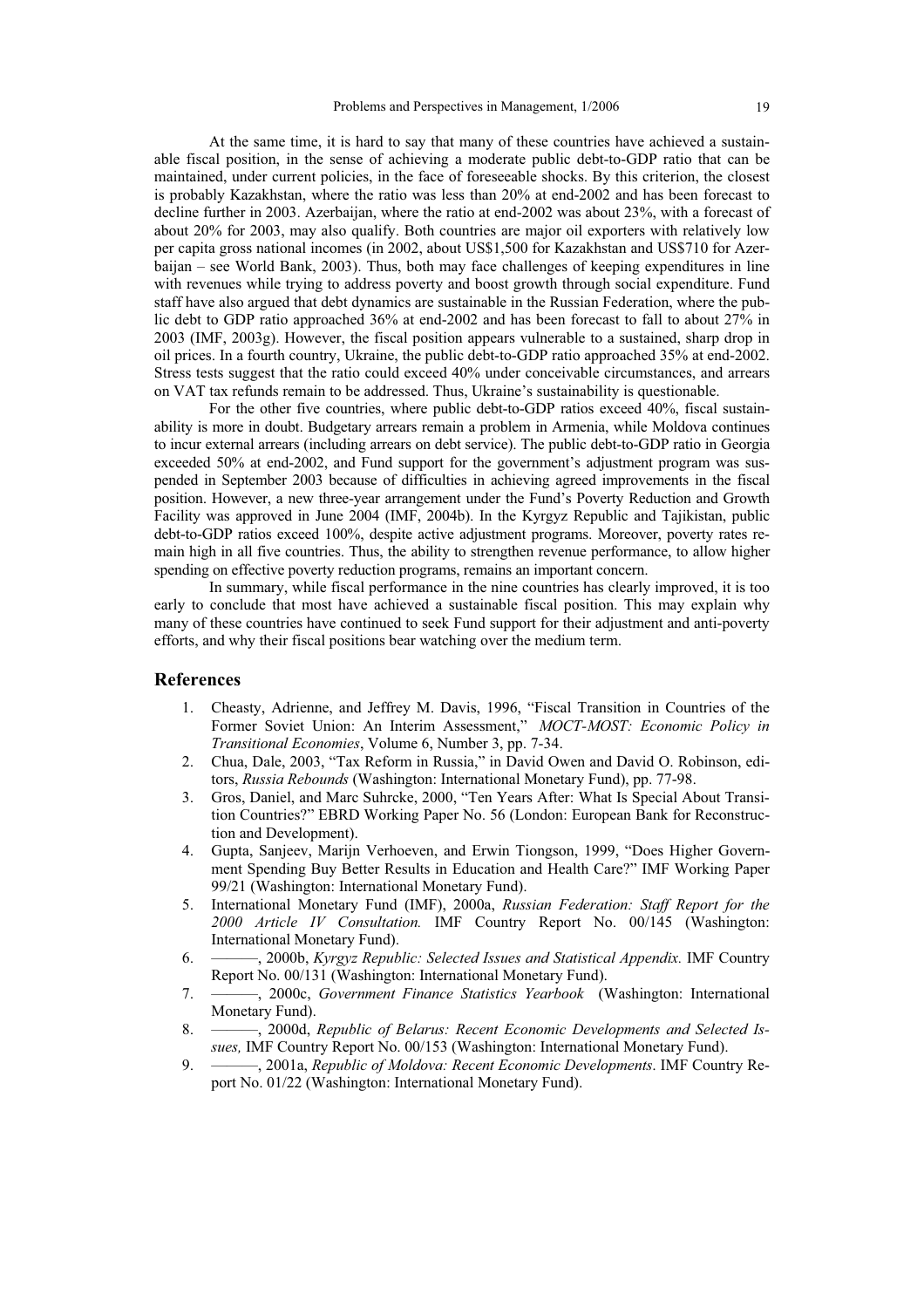- 10. ———, 2001b, *Republic of Tajikistan: Staff Report for the 2000 Article IV Consultation, First Review Under the Third Annual Arrangement Under the Poverty Reduction and Growth Facility,* IMF Country Report No. 01/65 (Washington: International Monetary Fund).
- 11. ———, 2001c, *Republic of Kazakhstan: Selected Issues and Statistical Appendix.* IMF Country Report No. 01/20 (Washington: International Monetary Fund.
- 12. ———, 2002a, *Republic of Armenia: Statistical Annex,* IMF Country Report No. 02/255 (Washington: International Monetary Fund).
- 13. ———, 2002b, *Republic of Moldova: 2002 Article IV Consultation, First Review Under the Three-Year Arrangement Under the Poverty Reduction and Growth Facility and Request for Waiver of Performance Criteria – Staff Report; Public Information Notice and News Brief on the Executive Board Discussion*, IMF Country Report 02/190 (Washington: International Monetary Fund).
- 14. ———, 2002c, *Georgia: Second Review Under the Three-Year Arrangement Under the Poverty Reduction and Growth Facility, Request for Waiver of Performance Criteria, and Request for Rephasing of Disbursements – Staff Report*, IMF Country Report 02/261 (Washington: International Monetary Fund).
- 15. ———, 2003a, *Azerbaijan Republic: 2003 Article IV Consultation, Second Review Under the Poverty Reduction and Growth Facility, and Requests for Waivers of Performance Criteria, Extension of Arrangement and Rephasing of Purchases – Staff Report; Staff Supplement; Public Information Notice and Press Release on the Executive Board Discussion; and Statement by the Executive Director for the Azerbaijan Republic*, IMF Country Report No. 03/154 (Washington: International Monetary Fund).
- 16. ———, 2003b, "Public Information Notice: IMF Concludes 2003 Article IV Consultation with the Russian Federation," Public Information Notice No. 03/59 (May 9). Available via the Internet: http://www.imf.org/external/np/sec/pn/2003/pn0359.htm
- 17. \_\_\_\_\_\_, 2003c, *Republic of Latvia: 2003 Article IV Consultation Staff Report; Staff Statement; Public Information Notice on the Executive Board Discussion; and Statement by the Executive Director for the Republic of Latvia,* IMF Country Report No. 03/113 (Washington: International Monetary Fund).
- 18. \_\_\_\_\_\_, 2003d, *Republic of Lithuania: 2003 Article IV Consultation Staff Report; Staff Supplement; Public Information Notice on the Executive Board Discussion; and Statement by the Executive Director for the Republic of Lithuania,* IMF Country Report No. 03/295 (Washington: International Monetary Fund).
- 19. ———, 2003e, *Republic of Tajikistan: 2002 Article IV Consultation and Request for a Three-Year Arrangement Under the Poverty Reduction and Growth Facility – Staff Report; Staff Supplement; Public Information Notice and Press Release on the Executive Board Discussion; and Statement by the Executive Director for the Republic of Tajikistan,* IMF Country Report 03/10 (Washington: International Monetary Fund).
- 20. ———, 2003f, *Republic of Tajikistan: Selected issues and Statistical Appendix,* IMF Country Report 03/5 (Washington: International Monetary Fund).
- 21. ———, 2003g, *Russian Federation: 2003 Article IV Consultation Staff Report; Staff Supplement; and Public Information Notice on the Executive Board Discussion*, IMF Country Report 03/144 (Washington: International Monetary Fund).
- 22. ———, 2003h, *Ukraine: 2003 Article IV Consultation Staff Report; Public Information Notice on the Executive Board Discussion; and Statement by the Executive Director for Ukraine,* IMF Country Report No. 03/172 (Washington: International Monetary Fund).
- 23. ———, 2003i, *Ukraine: Selected Issues*; IMF Country Report No. 03/173 (Washington: International Monetary Fund).
- 24. \_\_\_\_\_\_, 2004a, *Azerbaijan Republic: Third Review Under the Three-Year Arrangement Under the Poverty Reduction and Growth Facility – Staff Report; Staff Statement; Press Release on the Executive Board Discussion; and Statement by the Executive Director for the Azerbaijan Republic,* IMF Country Report No. 04/9 (Washington: International Monetary Fund).